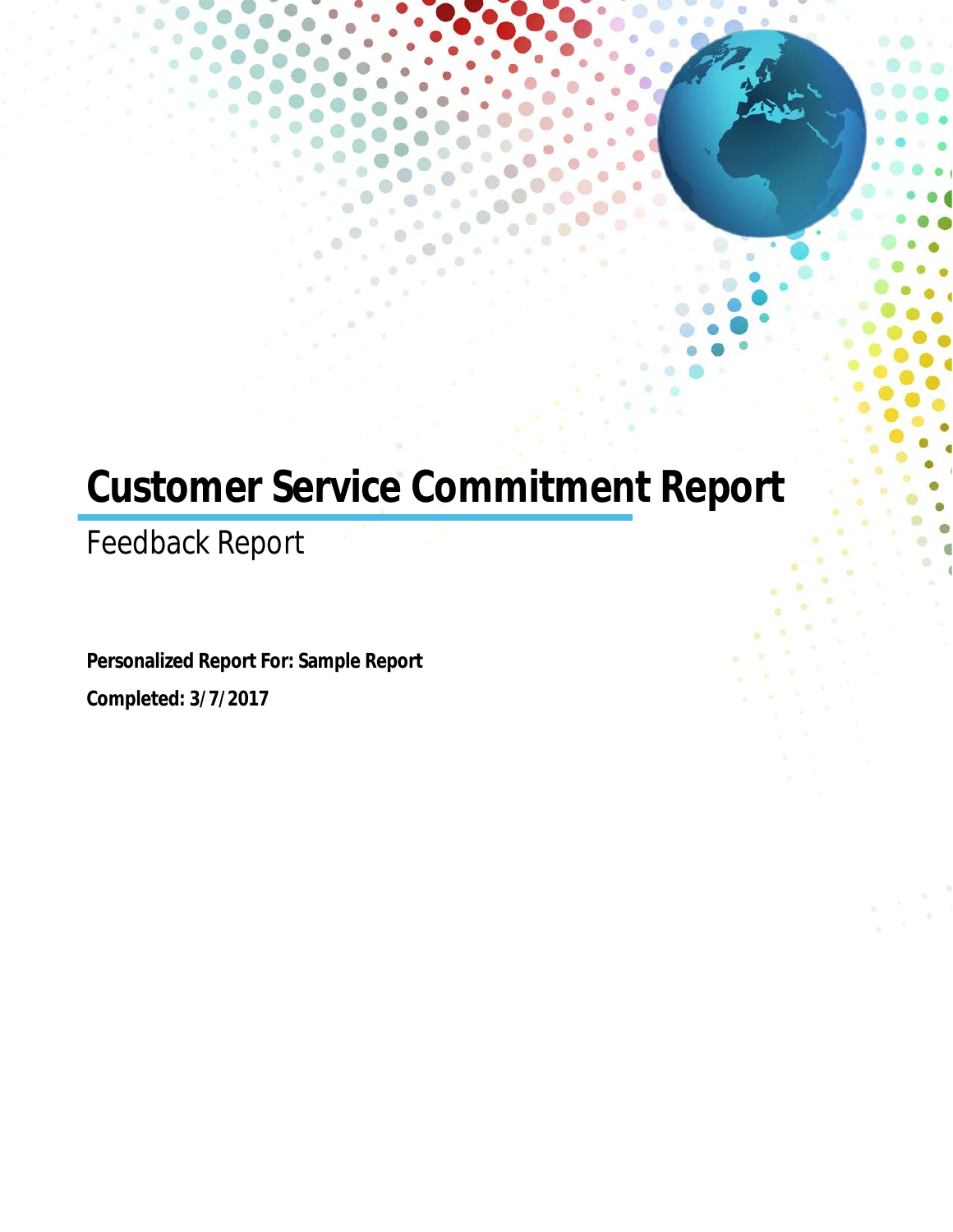### **Customer Service Commitment Profile**

### **Introduction**

It is widely recognized and understood that an organization's success rests on how well it understands the needs of its customers, and how it responds to those needs by delivering what is required.

Organizations that set the standard for service excellence within their industries all do the same things when it comes to building and maintaining extraordinary levels of customer satisfaction and loyalty. Organizations looking to reach these benchmarks should take the following steps, in priority order:

- 1. Have a clear vision of what constitutes superior service and communicate it to all employees at every level. Everyone in the organization must believe in the importance of service quality. This requires service-focused leadership and commitment.
- 2. Pay attention to the customer. The customer must be heard and understood, and the organization should respond-often in unique and creative ways-to their evolving needs and constantly shifting expectations.
- Establish concrete standards of excellent service and regularly measure to see how well these standards are 3. being met.
- 4. Hire customer-focused and empathic people (particularly those on the front line), and coach them carefully and extensively so that they have the knowledge and skills to achieve the service standards required. Empower them to work on behalf of customers, whether inside or outside the organization.
- 5. Make sure that customer-serving processes and systems are widely understood and consistently improved by motivated and enthusiastic teams of employees across the organization.
- 6. Make sure all employees are fully aware of what it takes to give excellent customer service, and establish systems for recognition and reward for service accomplishments individually and at a group level. It is important that the entire organization celebrate the success of employees who go that extra step for their customers.

This instrument addresses all six of these customer-service "steps" as competency areas.

Each of the competency areas is described in more detail in subsequent pages.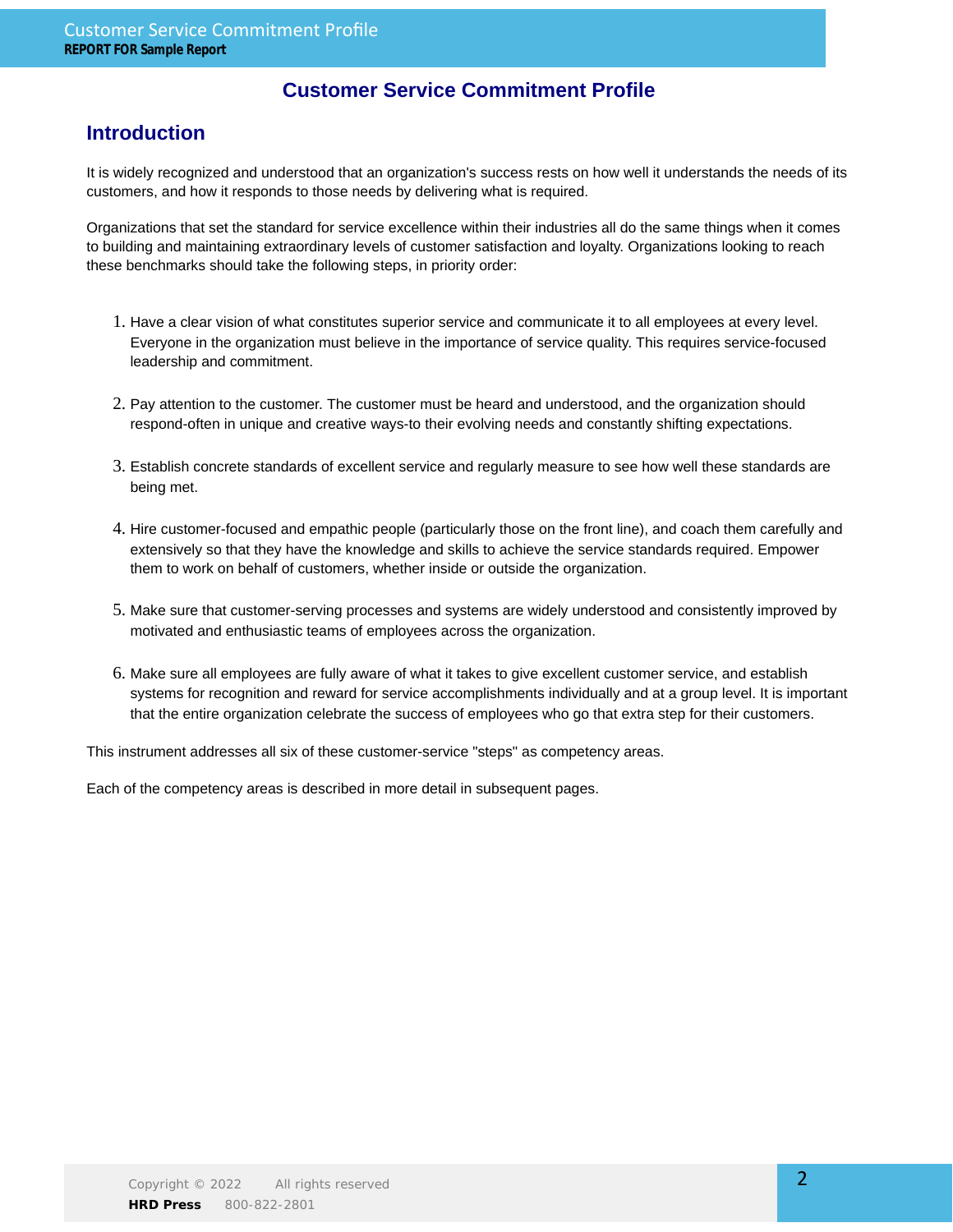

### **YOUR SUMMARY SCORES**

### **UNDERSTANDING YOUR SCORES**

Now that your individual score has been plotted, you should be in a position to:

- 1. Review your personal performance in each of the six competencies.
- 2. Review the relative performance of the organization in terms of your perception of its scores in each competency.
- 3. Compare your score and the organizational score for each competency and study the gaps between each pair.
- 4. Determine your priorities (for yourself and for the organization) in terms of changing behavior or actions.

The essential value of any measurement instrument is in the extent to which it provides a useful indication of a current situation and some guidance in terms of what an individual can do to change it for the better. The individual can then analyze the results and decide whether any adjustments or changes are necessary or desirable.

The items on the assessment, when scored, should provide a useful basis for such a review. To deepen or extend this further, ask two or three of your colleagues to complete the profile as well, to see whether they share your perceptions (especially as far as the wider organization is concerned).

Whatever your scores (and whether they are yours alone or enhanced by the views of others), consider developing a stronger commitment in those competencies you are weakest in.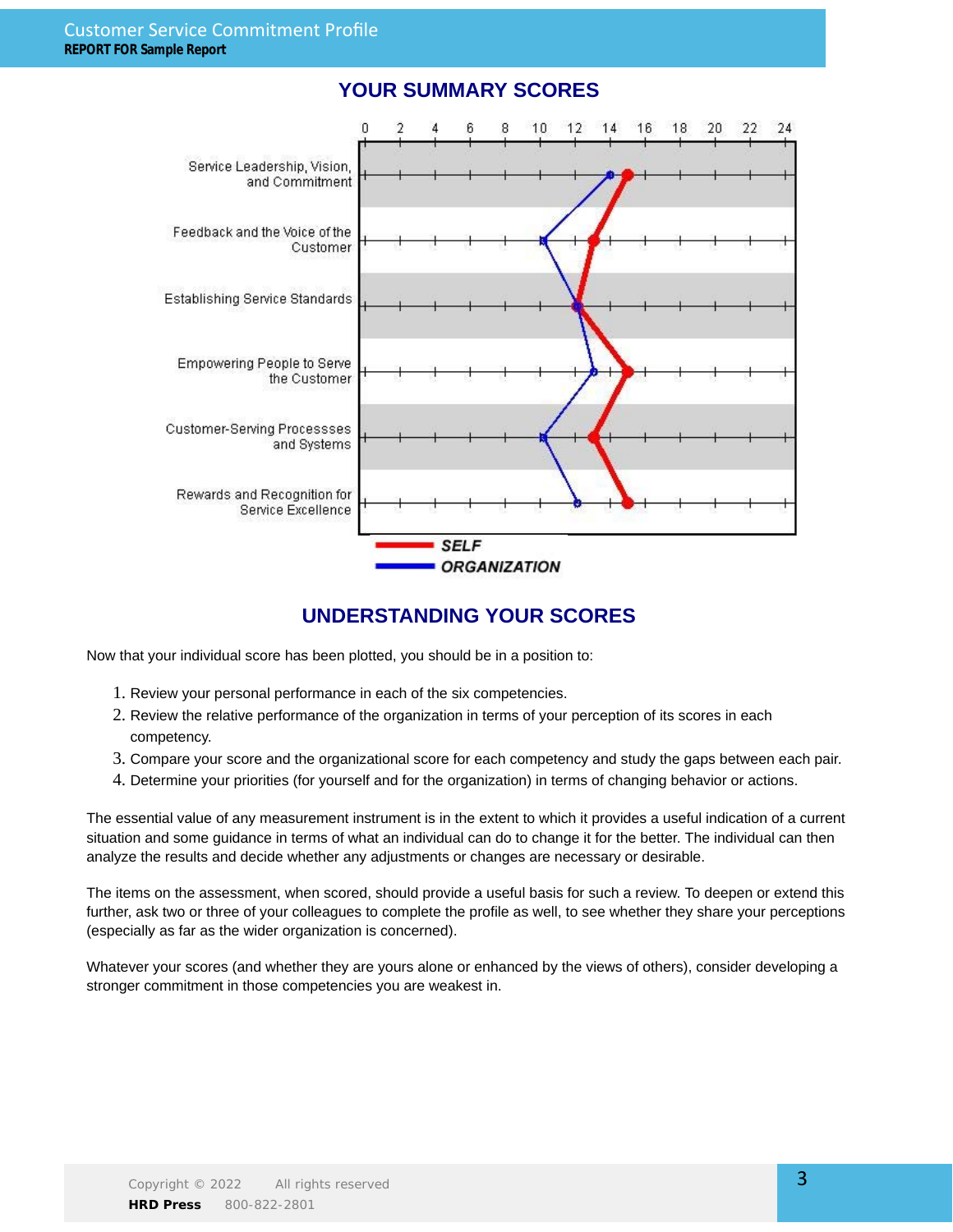### **THE SIX CUSTOMER SERVICE COMMITMENT COMPETENCIES**

#### **Service Leadership, Vision, and Commitment**

Without a tangible vision of what service excellence looks like, we have no way to know how much we need to improve. A service vision needs to be created, shaped, and communicated at every opportunity. This is usually best done through direct effort on the part of organization leaders, who make sure that they discuss the vision at every opportunity so there is widespread individual commitment and accountability for achieving it.

#### **Feedback and the Voice of the Customer**

The customer makes judgments about service and quality every time he or she deals with the organization. The organization needs to develop multiple ways to get feedback about how it is doing to make sure that the ever changing voice of the customer is constantly heard and understood. That feedback should be used to make any changes that will create benefit and be of value.

#### **Establishing Service Standards**

A chain is only as strong as its weakest link. Every individual across the whole organization must understand and be committed to standards of service excellence in every area and at all times. These minimum standards of service should apply to every part of the organization and be communicated and understood at all levels, including the customer.

#### **Empowering People to Serve the Customer**

Service excellence is achieved through people. Every individual and team needs to understand who its customers are (internal and external) and what they must do to provide service excellence. All individuals (and particularly those dealing directly with the customer) need to be given the authority and freedom to deliver service that is "customerfriendly" and they need to be as sensitive to customer needs as it is possible to be.

#### **Customer-Serving Processes and Systems**

A powerful vision for service excellence that focuses on customer feedback and a highly empowered staff is not enough: Quality service must also be delivered on a consistent basis. To do this, every process or system needs to be well-designed and to run smoothly, according to plan. Individual needs are never quite the same, so every process must be flexible enough to "bend" and adapt, but still continue to deliver service every time.

#### **Rewards and Recognition for Service Excellence**

Most organizations offer rewards and recognition for achieving goals or targets, but these rewards often reinforce goals other than for customer commitment and service. Service excellence itself must be rewarded and recognized; public opportunities for recognition should be held on a regular basis so these service achievements can inspire others.

**On the following pages, you will find each of the above competencies elaborated on. Each competency includes general action steps to improve in the future and a category graph that details the raw scores for yourself and the organization for individual questions, and finally detailed action/coaching guidelines for individual and organization scores that total less than 3 (improvement scope is indicated).**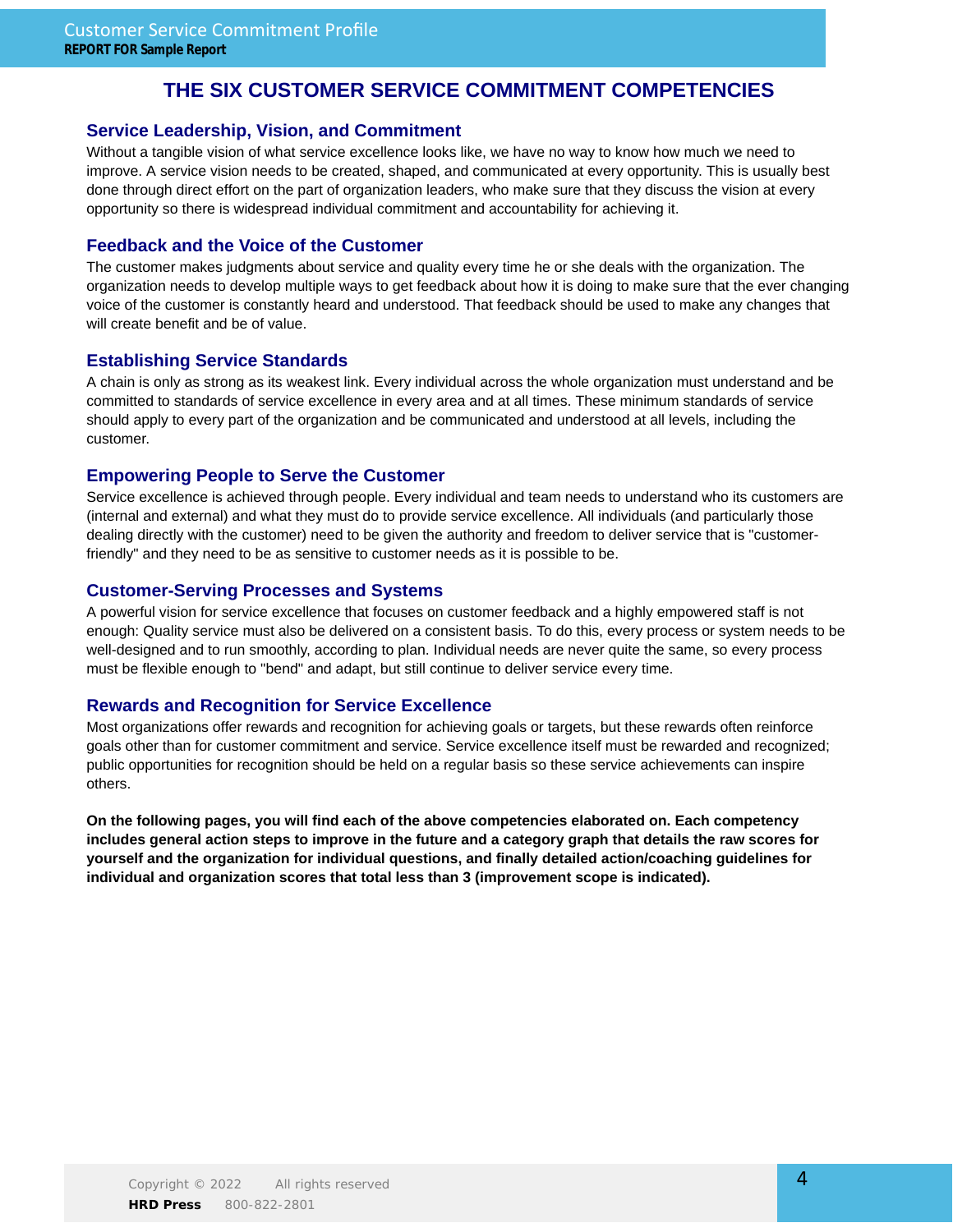### **SERVICE LEADERSHIP, VISION, AND COMMITMENT**

One of the most important purposes of having a vision of how customer service should be is to direct the attention of people in the organization toward the real priorities of the customer, and then guide their individual actions. Communicating this vision to the customers helps to attract customers to the organization.

Coaching employees, developing service-delivery systems, measuring organizational performance, and managing sales and marketing are all efforts that must be based on the vision. A well-defined service vision declares an organization's competitive direction. It is its "guiding light," so it will have to be communicated over and over again, until everyone in the organization sings the same tune.

The service vision must become an integral part of an organization at all levels. All responsibilities must be aligned with a single vision of what the organization is trying to accomplish with customers and how it wants them to judge or view performance. The service vision must therefore be actively communicated throughout the organization through strong leadership and highly visible commitment. The actions and behavior of everyone who leads a team, not words, are what will communicate this.

To be entirely customer-focused, senior managers must believe that giving good service to their customers (including their subordinates) involves clear leadership and open communication at all times. They need to be ever-responsive to their team and act as its champion. Their subordinates must have the resources and facilities they need to deliver excellent service to their customers, whether they are internal or external.

Leaders should spend time each week talking to a small number of external customers, to make sure that they are receiving excellent service. Every time they meet with them for any reason, the first question they should ask is, "What have we done since the last meeting to improve our service?"

All formal or informal performance appraisals should cover customer commitment as a key performance measure. Leaders should also encourage teams and departments to measure customer service in their teams and/or departments.

The vision "lives" through the actions of individuals as role models for service, and it is these role models who, to a very large extent, determine the level of commitment to any initiative taken by the enterprise. It becomes obvious that the attitudes and commitment of the leaders will be clearly mirrored when leaders visit various parts of an organization and talk to and observe employees. "Walking the talk" is therefore of extreme importance. People do not merely want to hear their leaders expressing commitment to customer service and service quality; they wish to see the commitment in the leader's behavior.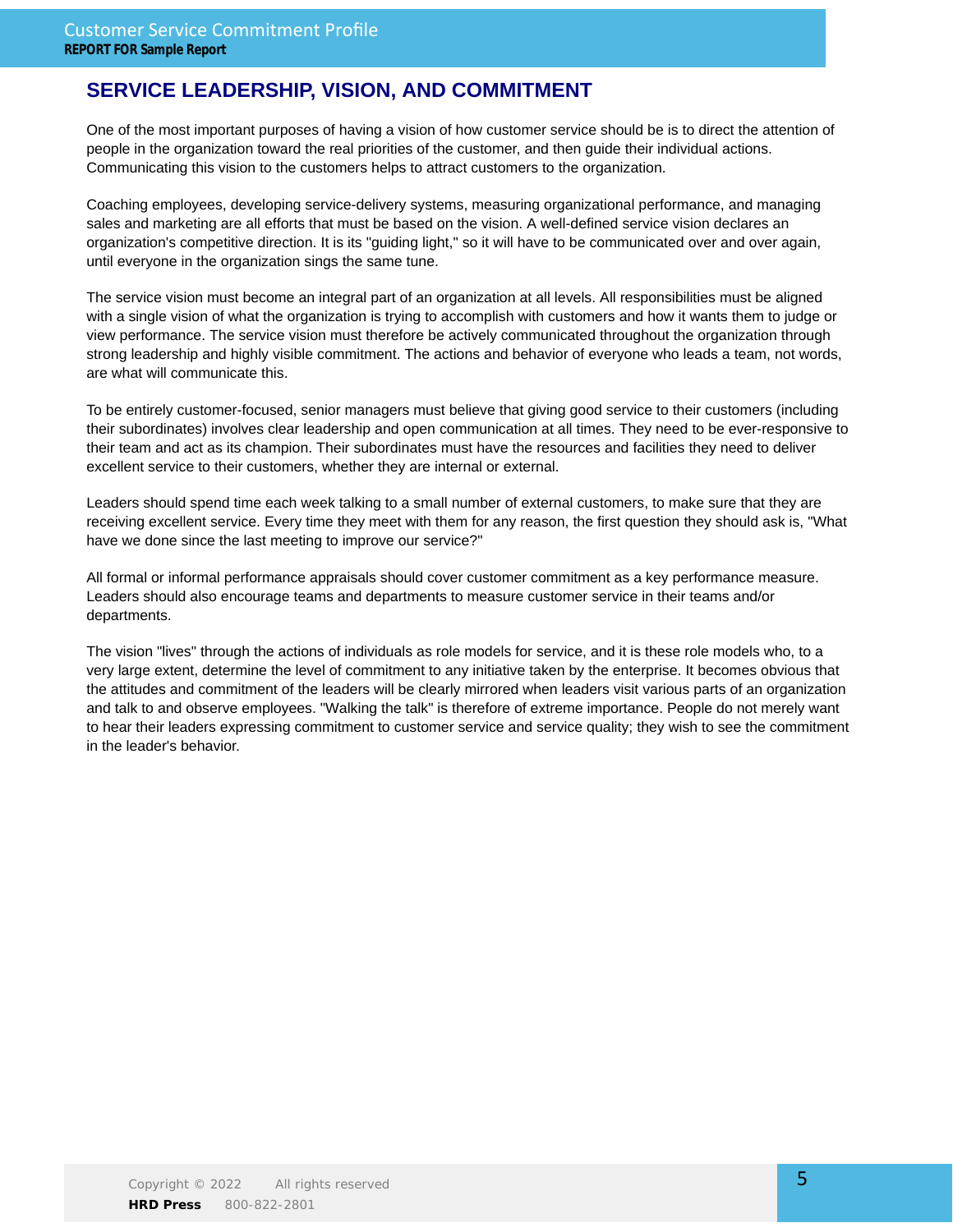### **SERVICE LEADERSHIP, VISION, AND COMMITMENT**

#### **Summary Scores - Individual: 15 of a possible 24**

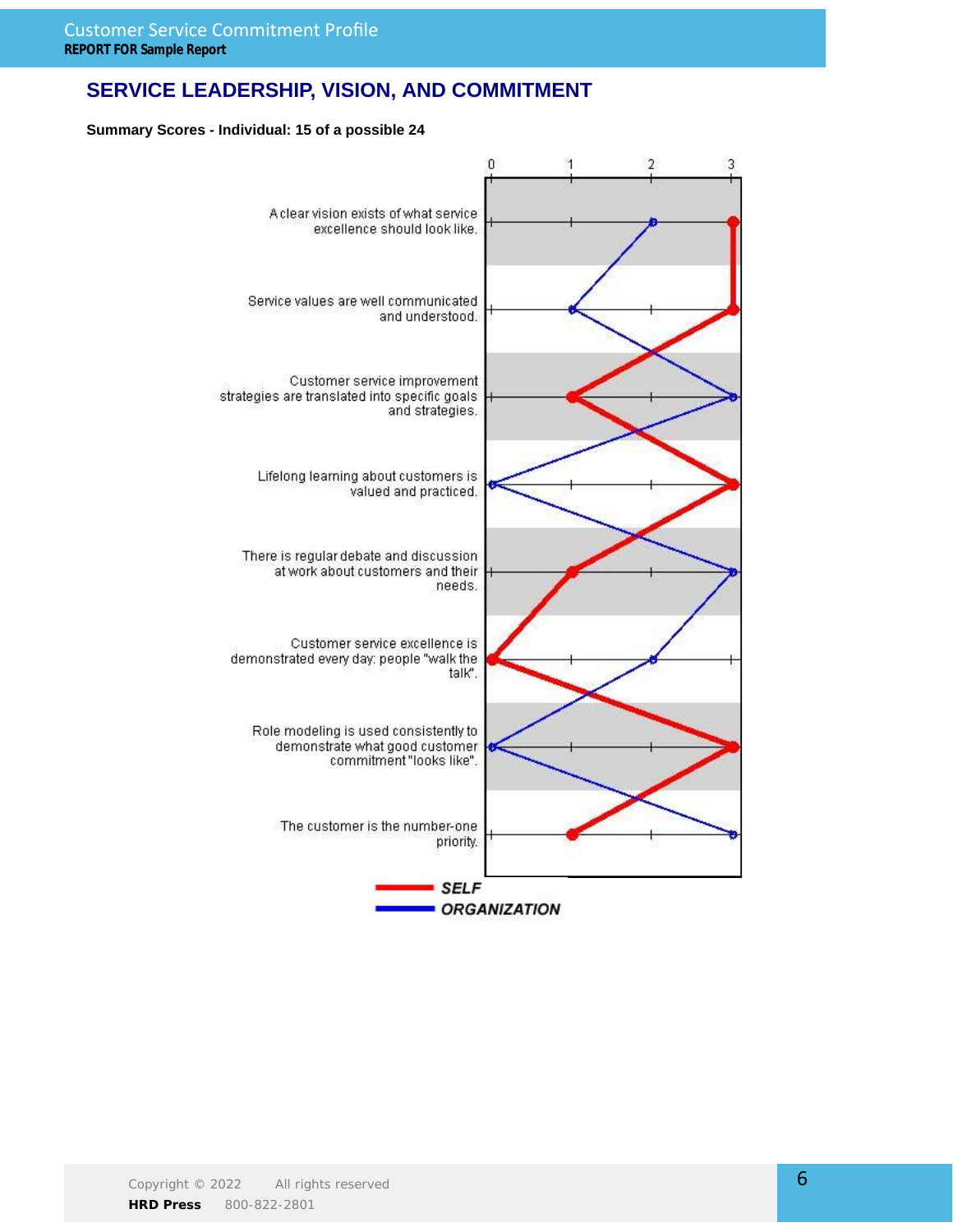# **Service Leadership, Vision and Commitment SL-6**

#### **Customer service excellence is demonstrated every day through 'walking the talk"**

Customer service excellence is often talked about in a broad and generalized way almost as if it were a management study topic or a body of knowledge or theory that can be learned by anyone with a little focus and effort. However, the nature of service excellence in one organization may be very different to service excellence in another, and even the standards may vary quite considerably.

In reality, customer service excellence is unique to each and every enterprise and is not a fixed set of broadly similar theories or systems to be learned. As a result, excellence must be 'discovered' on an on-going basis and the information disseminated both quickly and widely. One of the most effective ways to do this is by adopting a 'walk the talk' approach. Walking the talk simply means that every individual that engages in the process takes the trouble to talk to other people in the organization (both their internal suppliers and their internal customers). By talking about customer service to others and by listening to stories about service from others, what constitutes excellence quickly becomes apparent and understood by all.

Best practice organizations encourage individuals to walk the talk in order to discuss service excellence and also give people the freedom to act on what they pick up or hear to set higher goals for future improvements.

Ask the following questions

#### **FOR THE INDIVIDUAL**

- 1. Can you readily list what would constitute service excellence in terms of what your internal or external customers expect of you and what would you need to do to keep this knowledge up to date?
- 2. Do you spread service excellence stories and information to people by regularly walking the talk?
- 3. Do you ensure that regular time is taken to informally chat with your internal suppliers and/or internal customers to listen to their feedback about service excellence information and their improvement ideas?

- 1. Do we give all employees' sufficient freedom or room to 'walk the talk' to discuss customers and service excellence in order to lift knowledge and understanding?
- 2. Are senior managers in the enterprise expected to walk the talk and focus on service issues (in order to act as role models to others)?
- Are service excellence ideas and experiences spread across the organization through conversation so as to 3. ensure that one area can quickly learn from another and help to shape the future service goals that are developed?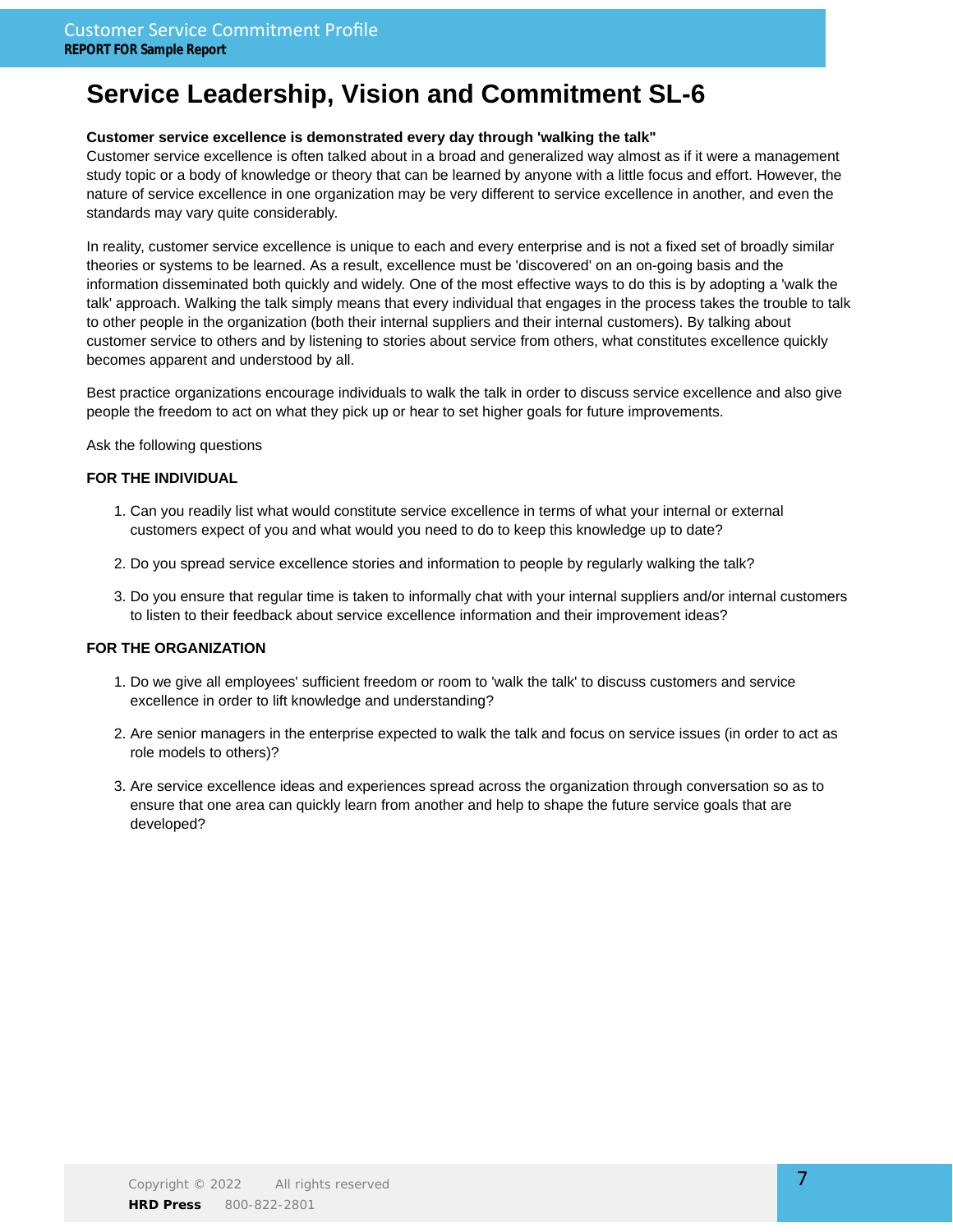### **FEEDBACK AND THE VOICE OF THE CUSTOMER**

Every enterprise that is seriously concerned about continuously improving its service makes it a priority these days to continuously and carefully listen to its customers, understand what they're saying as it applies to the business of serving them, and then respond creatively to what they say about how the organization is doing.

Listening, however, is not enough-there has to be a purpose. There are four reasons to listen to customers: The first is to understand the customer's moments of truth and map what the cycle of that experience looks like from the customer's standpoint. A "moment of truth" is a critical customer contact time or moment when front-line people interact with a customer and make an impression of one sort or another. There are literally thousands of moments of truth in most organizations in any given month. You can determine the critical contact points and measure how well your organization is managing the cycle toward a positive outcome.

The second reason why you should keep up with what customers are thinking is to keep tabs on the markets-the pool of individual customers' changing wants, needs, and expectations. Understand that in this era of constant change, what the customer knows, expects, and needs (critical to the market-research business) is as fluid as anything else. You must keep up with these changes and even learn how to predict them.

The third reason to listen and listen diligently is so you do not miss the unexpected or the new. The public knows what it wants or needs; if you don't want to hear their suggestions, the competition will.

Finally, listening carefully to customers is a valuable way to involve the customer in the business. Breaking down them-vs. us barriers is usually the beginning of a good business relationship.

The listening effort begins when you decide just who it is you are talking about when you say "the customer." You can't be all things to all people, yet few organizations have "plain vanilla" customers with the same needs and expectations.

There is no one "best" way to listen to customers, and there is no such thing as paying too much attention to customers' ideas and opinions. The cardinal sin is to believe that there is nothing more to learn! Here are some variations on the listening theme, practiced by people who are known for their attention to quality and service.

- Formal research
- Comment and complaint analysis
- Front-line contact
- Consumer advisory panels
- Customer hotlines
- Mutual education

Try to develop several ways of continuously finding out about your customers and what's on their minds. It will provide the whole organization with ample opportunities to tap into their ideas and experiences. The last drop of potential can then be squeezed out of every encounter we have with a customer who has something he or she believes is important for us to hear.

The ultimate key to your success: do something with what you learn. What good does it do us to codify our customers' moments of truth and chart their cycles of service if we don't use the information? Anyone who deals with a customer needs to know not only the moments of truth for that customer, but also the impact of what happens during those moments of truth.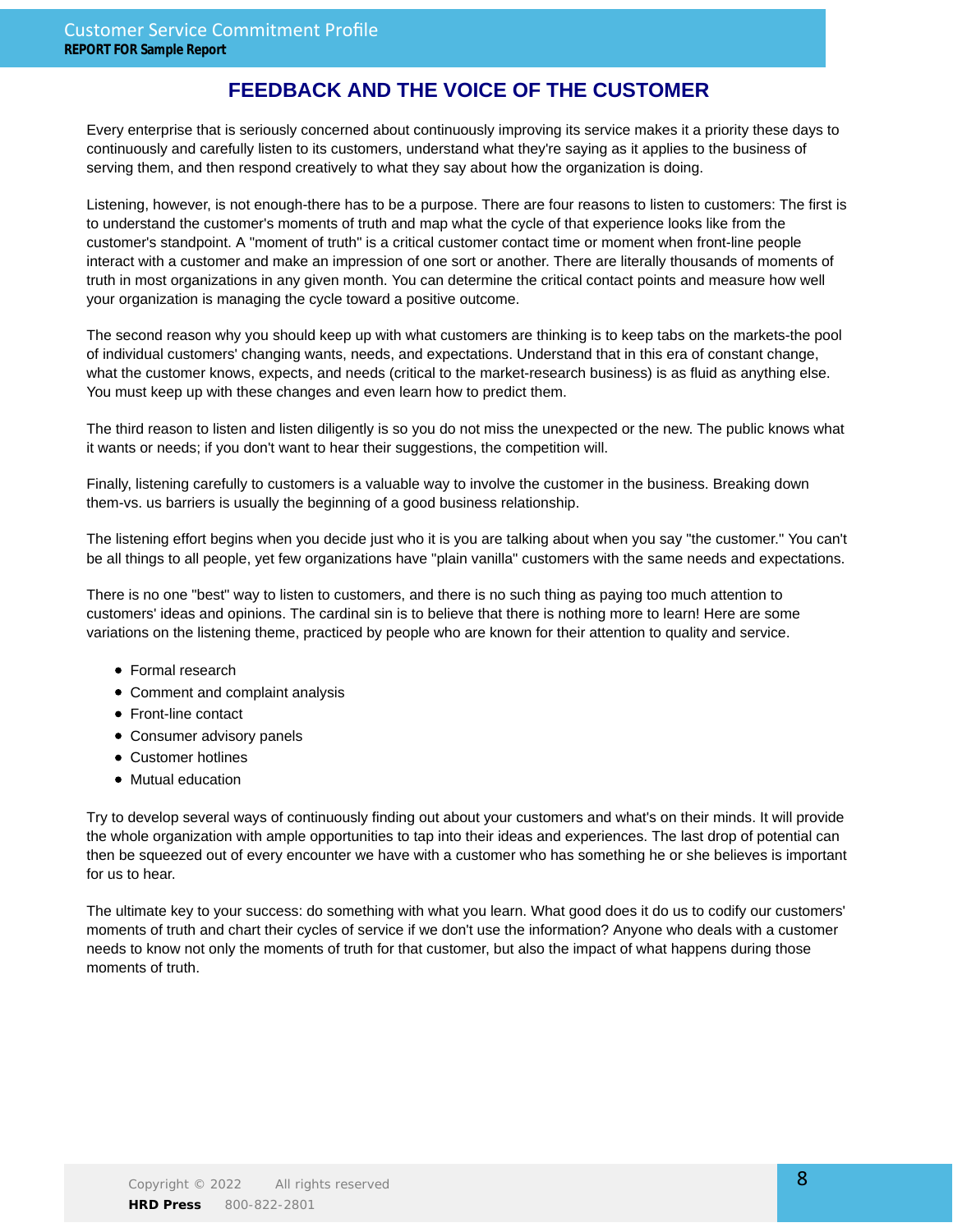#### Customer Service Commitment Profile **REPORT FOR Sample Report**

#### **Summary Scores - Individual: 13 out of a possible 24**

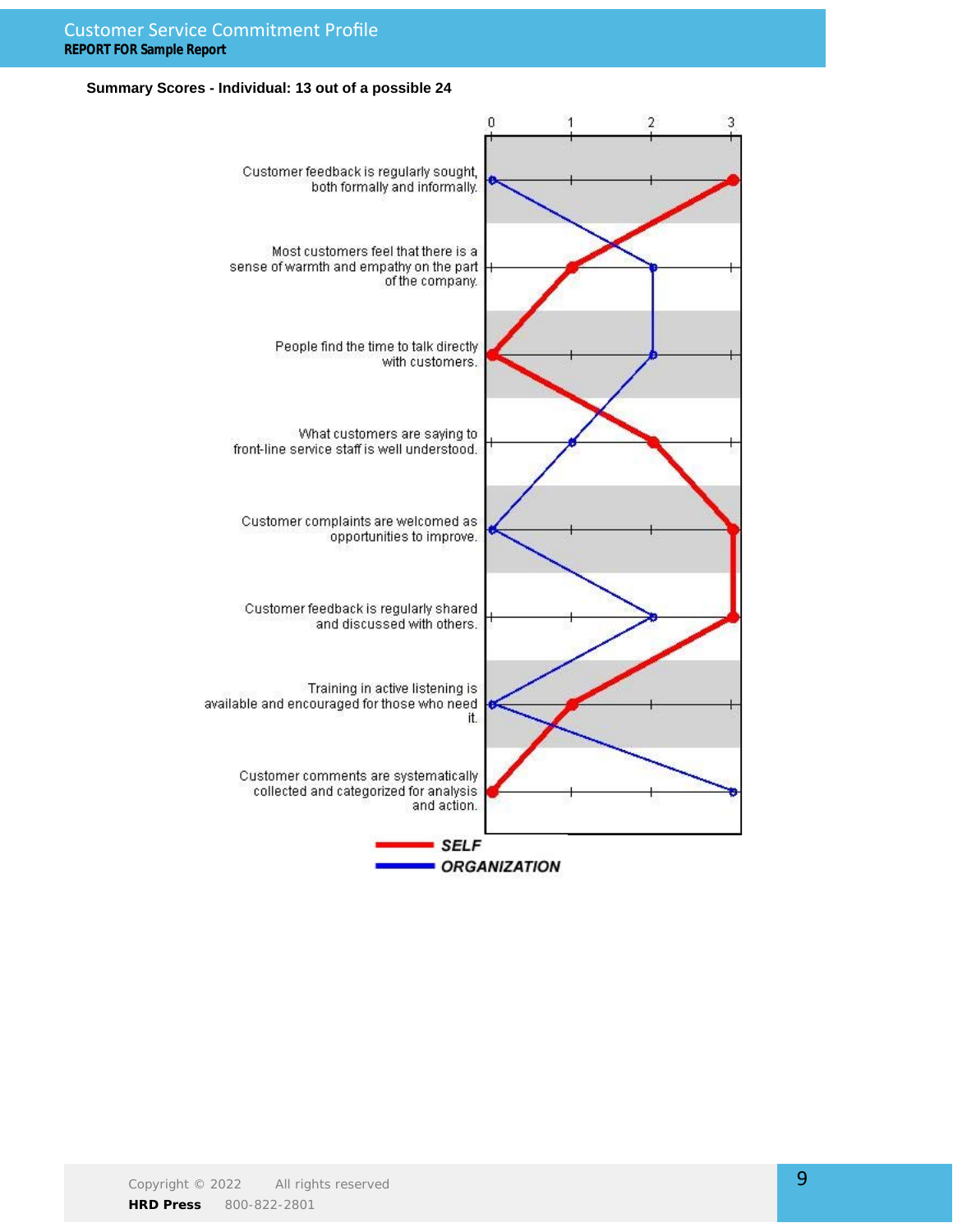# **Feedback and the Voice of the Customer FVC-3**

#### **Regular time is spent in talking with customers directly**

Although may enterprises are careful to do at least some customer research, much of this can be done without ever having to meet or talk to a customer at all. In other words, asking customers to fill out reply cards when they use a product or service, rate service on a particular scale, or fill out a questionnaire, is a remote exercise that keeps the customer at arms length. For quick or simple feedback, this may offer all the information that is needed. However, to really understand customers well and to appreciate the wide variety of opinion that they often express (given the opportunity) there is no substitute for taking time to talk with customers directly (ideally on a face to face basis).

Best practice organizations ensure that they listen to the real voice of the customer regularly (even if they also conduct research in other ways). They do this by ensuring that contact occurs in a variety of ways and in a range of difficult situations, all designed to enrich the understanding process.

Ask the following questions

#### **FOR THE INDIVIDUAL**

- 1. How much time do I spend in talking with customers (internal or external) in direct terms, either on the telephone or on a face to face basis to get a deeper level of feedback?
- 2. How often do I visit my customers (internally or externally) at their place of work in order to discuss how they use our products and services and to talk about ideas for service improvement?
- Do I volunteer to participate in any customer feedback exchanges or focus groups or play an active part in any 3. other face to face get together that are held?

- 1. Have we designed our feedback systems well enough to ensure that we capture the real voice of the customer in a variety of different ways and at all levels?
- 2. Does each part of the enterprise ensure that is speaking with customers on a face to face basis and allowing them to make comments and suggestions for improvement without constraining the breadth of views that they could offer?
- 3. Do we hold leaders/managers accountable for organizing regular conferences, seminars and meetings with customers in order to collect unstructured or free form comments and feedback?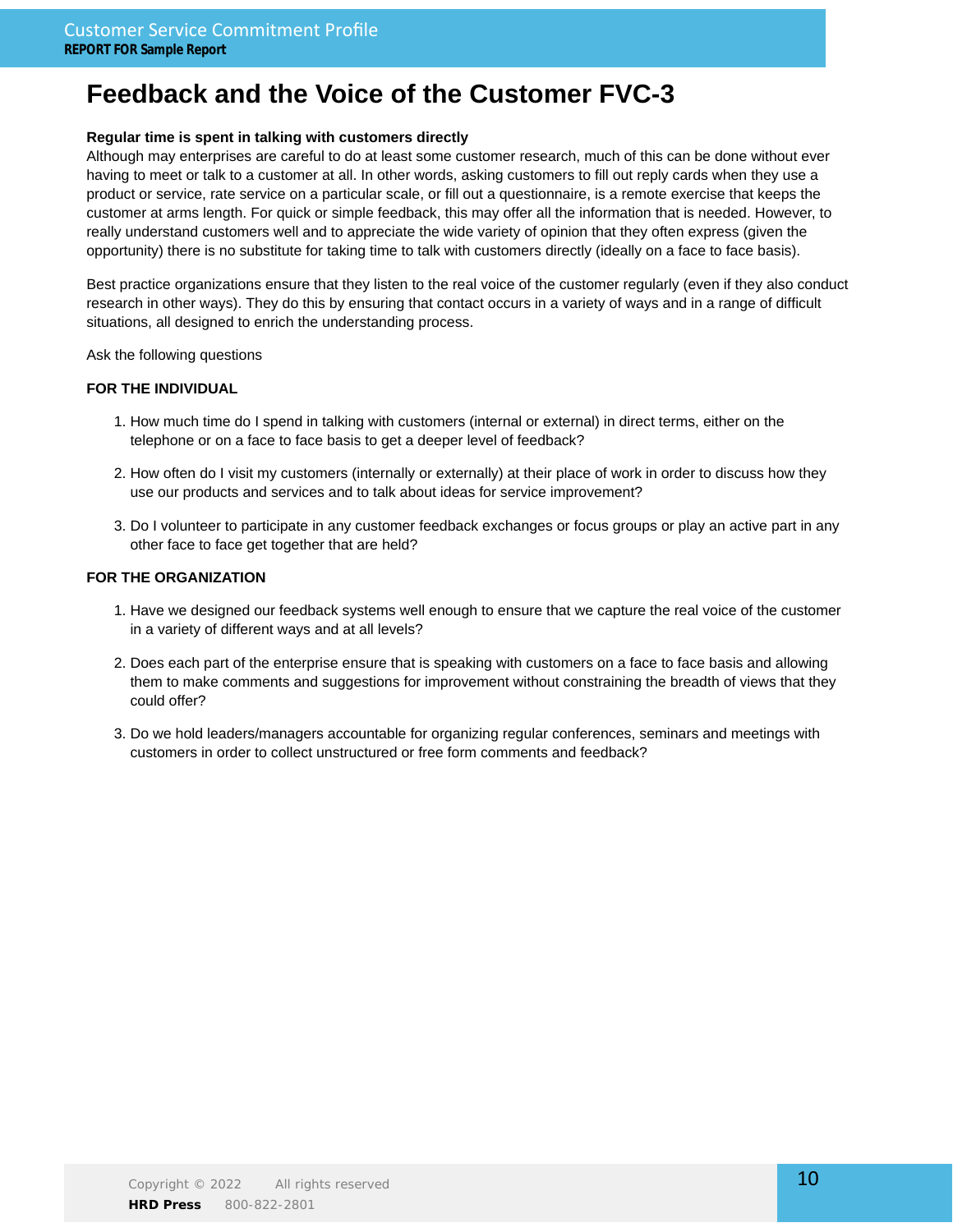# **Feedback and the Voice of the Customer FVC-7**

#### **Training in active listening is available and promoted for those that need it.**

Even if we have developed excellent customer feedback collection systems, they are only useful to an organization if people have the capability and the interest to listen to what is being said. In other words, even where the richest transmission of information occurs, the enterprise needs a highly effective receiving process in order to take full advantage of the data that is flowing to them.

In the final analysis, the only way in which we can be sure that the organization is listening to customer feedback properly and well is to ensure that people are able or trained to listen in the most attentive way possible. Of course, active listening is not easy at the best of times or when trying to do it on a one to one basis. However, the payoffs for the organization in overcoming this difficulty are enormous.

Best practice organizations ensure that all of its frontline people are coached and trained in active listening techniques and are given the opportunity to demonstrate their skills frequently. In addition, training is available to anyone else that is responsible to gathering customer feedback or managing customer relationship.

Ask the following questions

#### **FOR THE INDIVIDUAL**

- 1. Am I an effective listener in my normal day to day conversations (e.g. am I patient, good at eye contact, do I let people completely finish what they are saying, read people's body language, paraphrase what I hear etc)?
- 2. Do I really listen to the feedback that I receive from customers (indirectly as well as directly) and have the capacity to hear the underlying messages and themes that are important?
- 3. Could I benefit some more training in active listening techniques to deepen or improve my overall skills?

- 1. Are our frontline staff competent or well trained in their ability to listen to our customers with high levels of attentiveness and empathy?
- 2. Are we known as an organization that is effective at listening and at understanding our customer needs or are there gaps that we need to specifically address and rectify?
- 3. Have we designed and made available an effective active listening skills course or workshop and made it widely available to any individual that would benefit from it?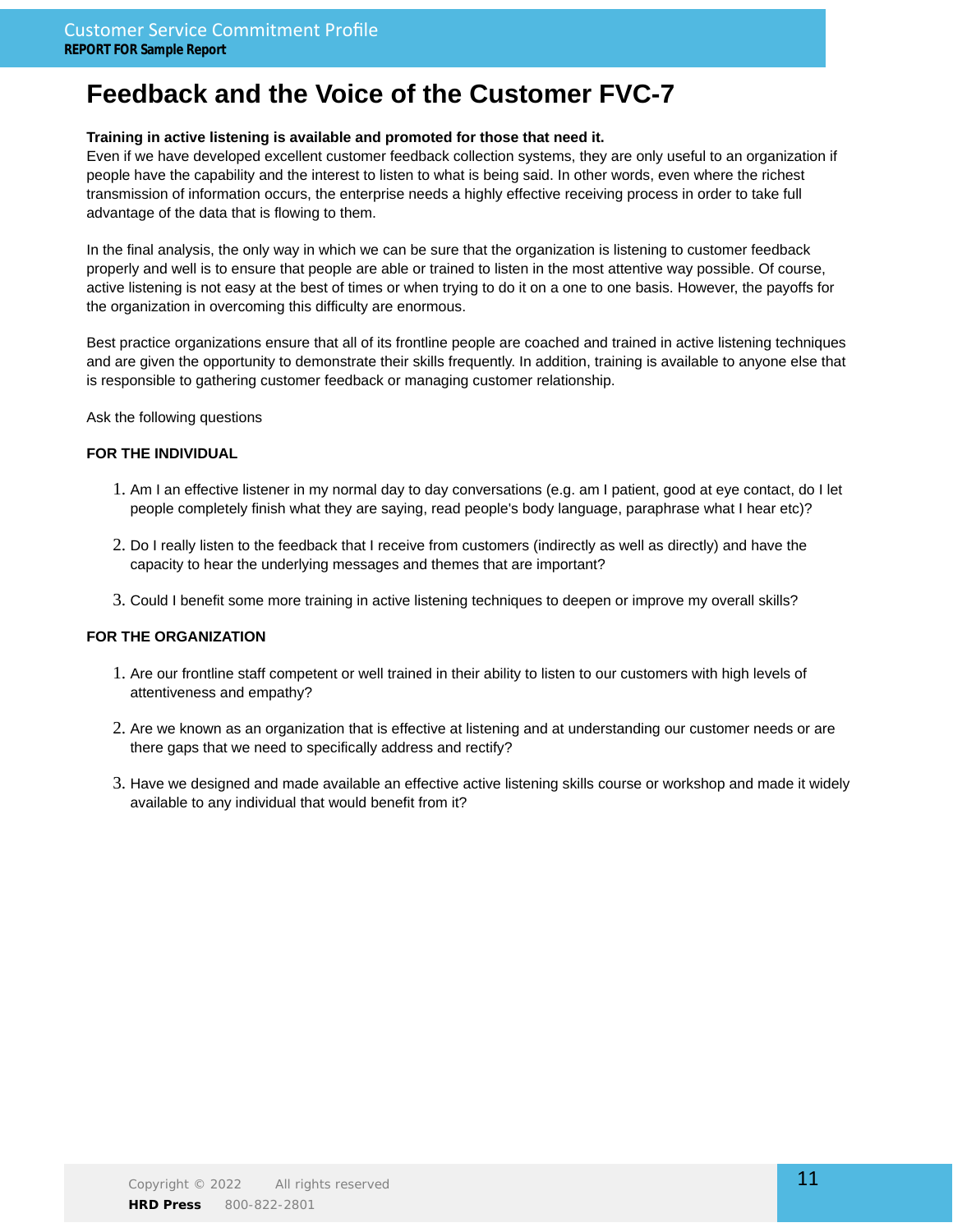### **ESTABLISHING SERVICE STANDARDS**

When it comes to evaluating whether or not superior service has been provided, the discussion begins and ends with the customer's assessment. Superior service is there if the customer says it is. It isn't there if the customer says that it isn't or votes with their feet and goes to a competitor. The only true and reliable way to measure the quality of service that has been delivered is to find out about the customer's most recent experiences and how satisfied they are with those experiences.

Companies known for providing distinctive service consistently meet their customers' expectations. Far from leaving anything to chance, they establish consistently clear, customer-oriented performance standards throughout their organizations, and then constantly and meticulously measure performance against those standards. They do this by establishing standards of service and then putting these in policies, procedures, work instructions, job descriptions, etc. to ensure that tangible standards are written into the culture.

Dynamic, information-based customer-service processes that can be fine-tuned and adjusted to changing customer expectations are based on standards everyone is committed to, as well as on information about how well those standards are being met.

Organizations that set the benchmarks for customer service are 100% committed to measuring customer satisfaction and using the results to guide delivery processes. They measure formally. They measure frequently (usually weekly, but the really good companies measure daily). Then they attach important individual, work-group, and organizational outcomes to the results.

Their ways of asking the questions vary, but the questions asked are very specific to their particular customer profile. If there is nothing immediately useful to be learned from an open-ended, global query, they will instead develop a series of questions about all aspects of the customer's encounter with the company: speed, accuracy, cordiality, helpfulness, completeness of information, response to inquiries, and any other moments of truth that build the overall impression of quality.

The results of these measurement efforts typically become the focus of subsequent internal dialogue and problemsolving efforts. After all, an organization's system for measuring the quality of its service is only as good as the follow up-the efforts it makes to effect those improvements.

As a chain is only as strong as its weakest link, every individual across the whole organization needs to ensure that standards of service excellence are widely known and met in every area and at all times. These minimum standards of service excellence should be driven into every part of the organization and communicated at all levels, including the customer, so that what can be expected is fully appreciated.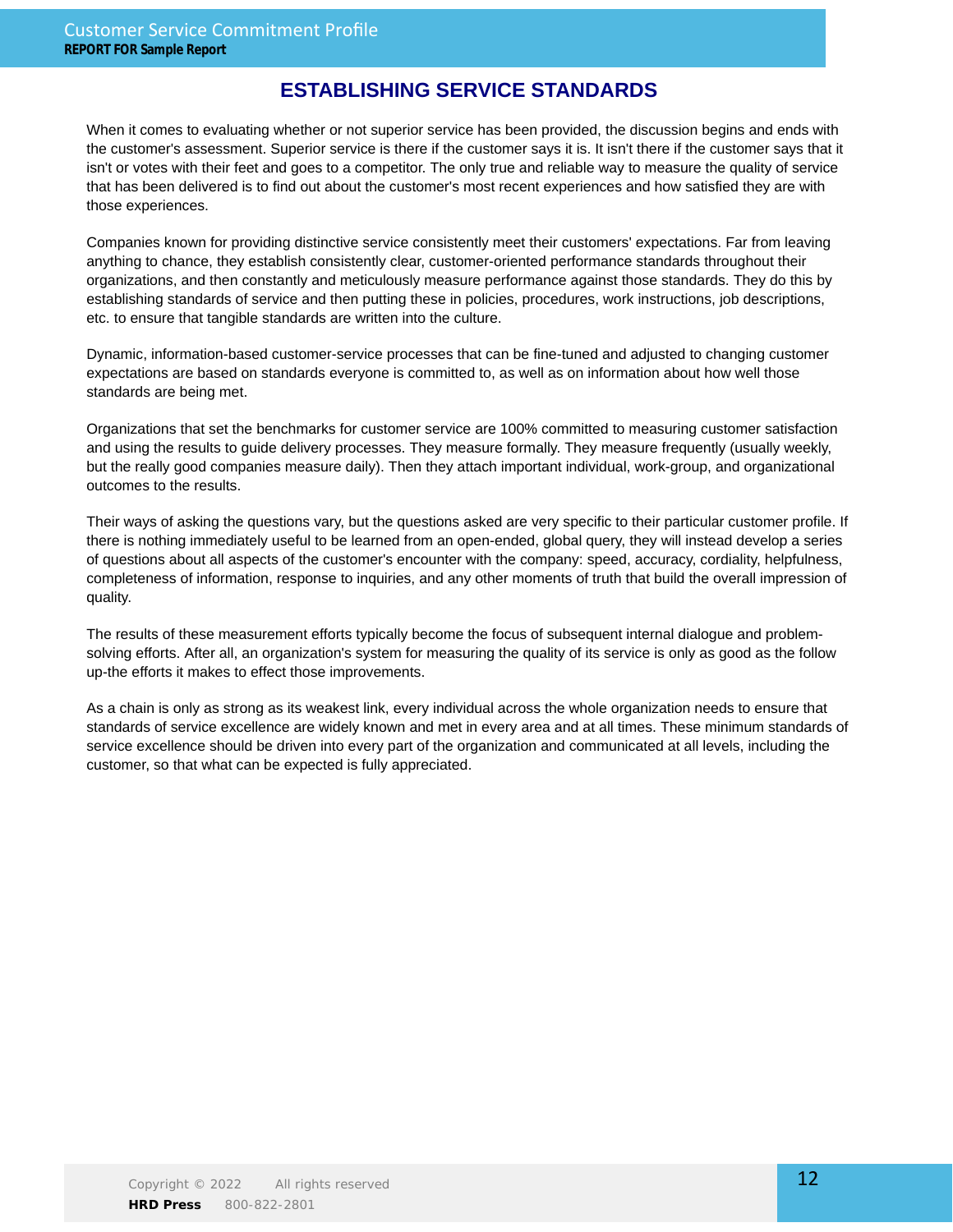#### Customer Service Commitment Profile **REPORT FOR Sample Report**

#### **Summary Scores - Individual: 12 out of a possible 24**

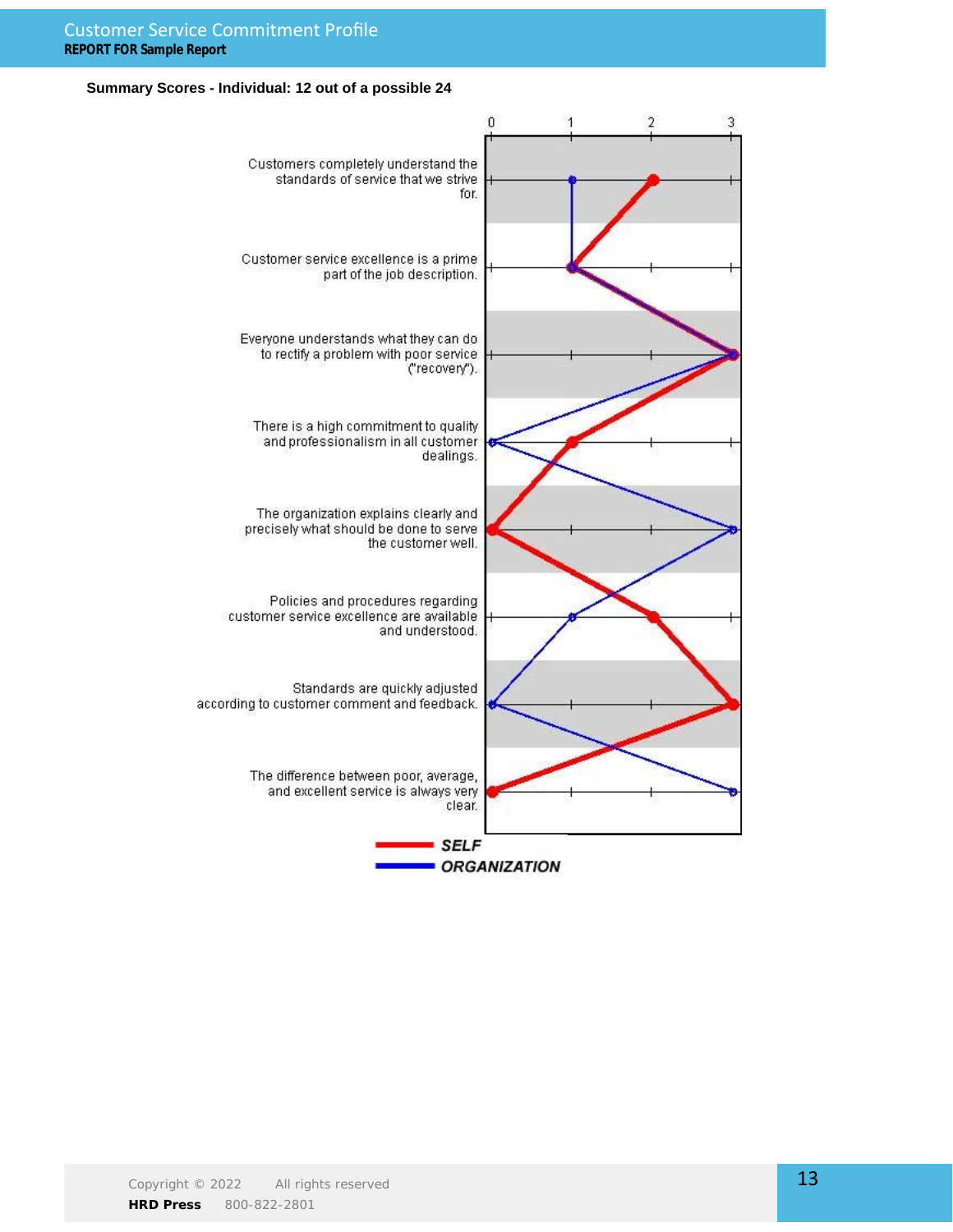# **Service Standards SS-2**

#### **Customer service excellence is a prime part of the job description**

Although the vast majority of commercial enterprises will see customer service to be important at a global level, this is often little better than paying more 'lipservice' to the concept of striving to meet customer needs rather than being committed to doing anything about it. In other words, unless every individual sees service excellence to be a standard part of their job description and are pulling together broadly in the same direction, customers are unlikely to get much more than average performance.

Writing service excellence standards into job descriptions should not be treated as a cosmetic exercise or a task to be done lightly. Every job is a unique role in the overall supply chain and therefore provides service to its internal and external customers in individual ways. Each job description therefore needs to incorporate two or three specific responsibilities that describe the service outcomes that the role it is expected to achieve.

Best practice organizations ensure that all employees invest quality time in reviewing their job descriptions and making sure that service excellence is described in tangible accountabilities. They also ensure that these individual service responsibilities are shared, so that the whole team can minimize overlaps and close any gaps that might exist.

Ask the following questions

#### **FOR THE INDIVIDUAL**

- 1. Does my job description include specific service outcomes that my role is expected to achieve?
- 2. Are the service expectations of my job spelled out in detail in the written accountabilities of my job description?
- 3. Have I talked with my fellow team members to ensure that they understand what I am responsible for achieving in service terms and equally, I understand their responsibilities?

- 1. Have we ensured that individual's role descriptions are dynamic and contain specific commitments to service excellence for their internal and external customers?
- 2. Have we ensured that individuals know how to write clear and well written accountability statements to describe their service commitments?
- 3. Have we established an effective role review process to ensure that all the major customer service needs are met and to minimize overlap and duplication of effort?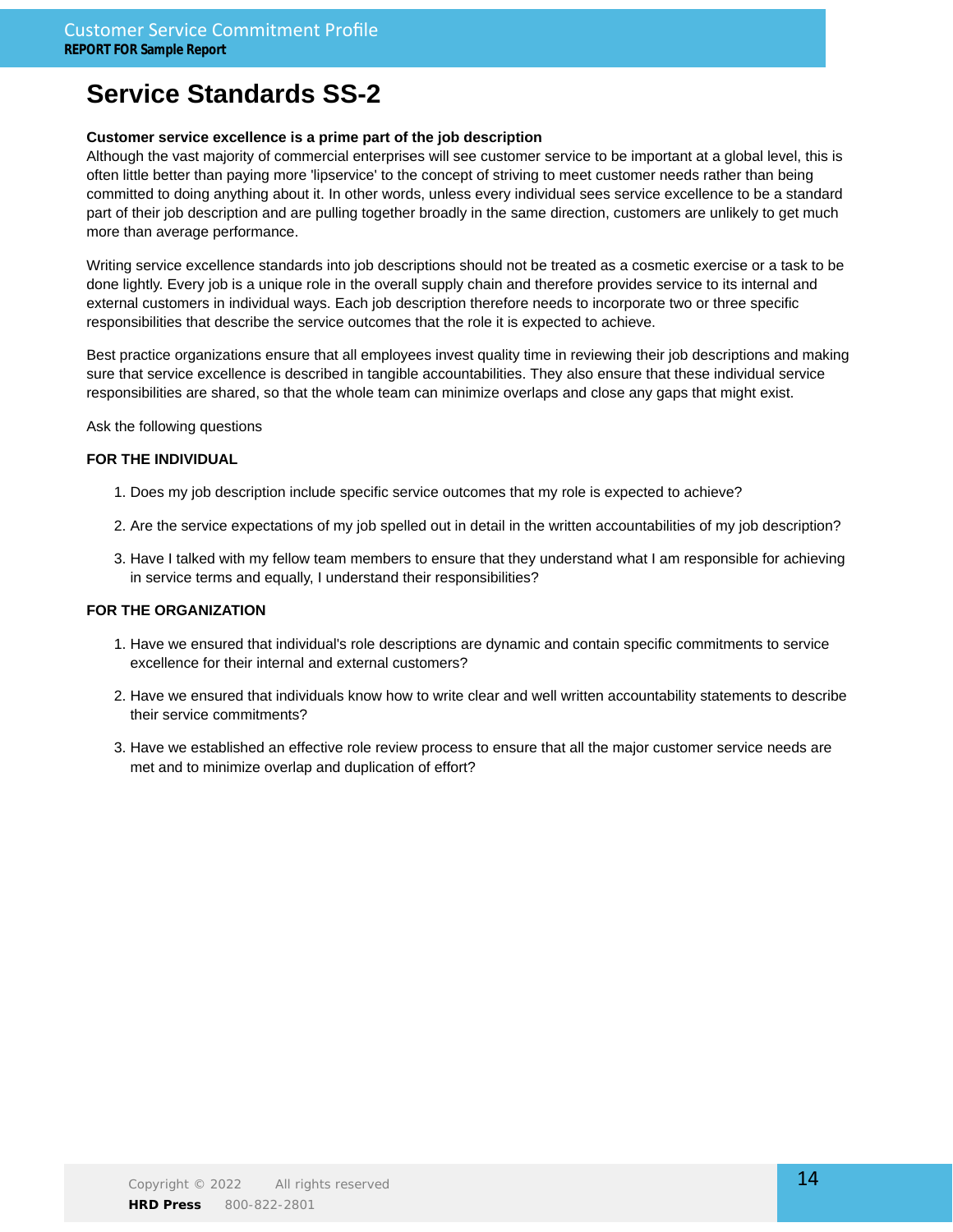# **Service Standards SS-4**

#### **There is a high commitment for quality & professional in all customer dealings**

When customers are generally surveyed about what they look for most in terms of speaking to people in any organization with which they deal, they suggest that commitment to quality service outcomes and professionalism are of the highest priority.

'Commitment to quality and service" means that customers expect an organization and all of its employees to care about the products or services that they provide and to make the effort to ensure that customer expectations are fully met.

'Professional' means that customers expect to be treated with respect, tact and diplomacy, but they also expect that people will listen attentively. As a result, frontline or customer facing staff that are knowledgeable and always helpful will not only be well-regarded but can build customer confidence and loyalty to the enterprise.

Best practice organizations ensure that all employees understand that commitment to quality and professionalism are key competencies to demonstrate as far as any customer dealings are concerned.

Ask the following questions

#### **FOR THE INDIVIDUALS**

- 1. Am I knowledgeable about all of the products and services that my enterprise or organization offers and how things generally work so as to ensure that good service is always given?
- 2. Do I understand what is specifically required of me to be committed to quality service to my internal and external customers?
- 3. Do I display professionalism in all of my dealings with every internal or external customer (showing respect, tact, diplomacy and good listening skills)?

- 1. Have we sufficiently emphasized the commitment and service quality that we want and expect from all employees at all levels?
- 2. Have we specifically designed the standards of professionalism that we expect from employees and clearly defined our expectations?
- 3. How well do we ensure that all employees are trained and aware of our standards on quality service and professionalism (and are kept up to date when standards change)?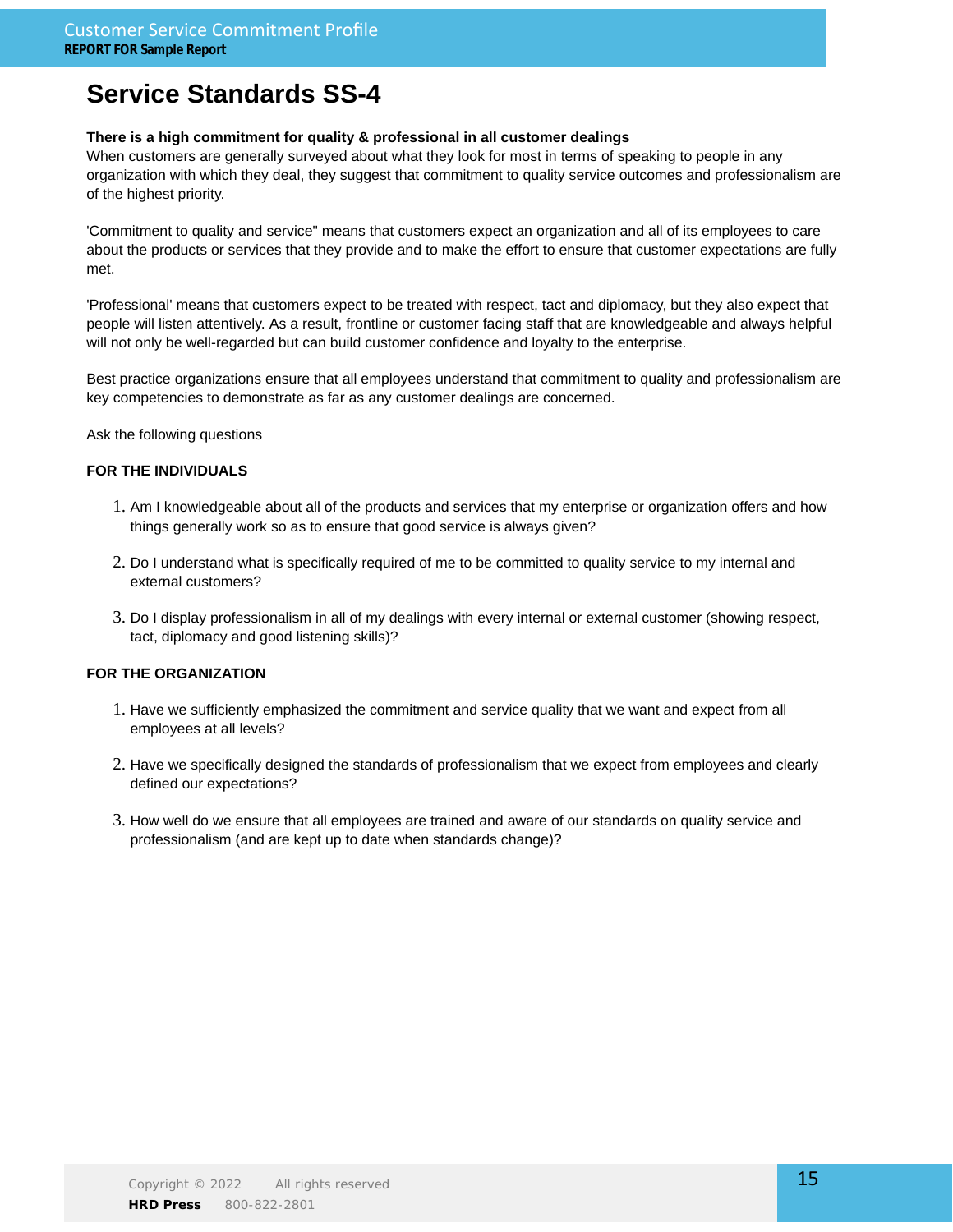### **EMPOWERING PEOPLE TO SERVE THE CUSTOMER**

The interactions between front-line employees and customers make or break the enterprise at every moment of truth. Meet customers' expectations and both win. Miss, and everyone loses. The ultimate success or failure of those critical, person-to-person transactions turns on success or failure when it comes to hiring good people, training them thoroughly, and managing them in a way that encourages them to do what needs to be done for customers.

Front-line people must be able to "stand up"-sometimes literally-to a high level of customer contact. Not all of it will be pleasant. Dealing with customers calls for a level of maturity and self-esteem that allows personal feelings and problems to be put aside so you can focus on customers and their wants and problems. Service workers need social skills and an understanding of the normal rules of social behavior.

Service workers also need tolerance and stamina. The strain of constant, intensive encounters with people who are essentially strangers leads to burnout. Under this kind of stress and pressure, customer service people need to be able to continue to perform capably and willingly without withdrawing into robotic, detached behavior or becoming aggressive and hostile.

Empowerment means encouraging every individual to make that extra effort- and to use their imagination and initiative. It also means accepting mistakes when well-intentioned efforts fail to work out exactly as planned. The goal is that best-of all-worlds where empowered employees confidently and capably address unique problems and opportunities when and where they occur.

When employees are satisfied with the way they are treated, satisfied with the availability of the right tools to do the job, and satisfied with management support for delivering high-quality service, customers are more likely to be satisfied with the quality of treatment they receive from those employees and more likely to continue doing business with the organization. And when a mistake is made, they'll be much more understanding and forgiving!

There are two dimensions to empowerment-one is organizational, one personal. Giving employees overt permission and encouragement to work consistently in our customer's best interests, providing support for their efforts, treating them as we expect customers to be treated, and rewarding and applauding their triumphs and achievements are necessary organizational tactics that help us convince our front-line workers that they really are empowered to work for the customer. These responses recognize that empowerment isn't something given; it is instead a process of releasing the individual employee's power or capability by removing the barriers that prevent their expression.

The personal dimension of empowerment has to do with things internal, with the capability and skill of the employee to respond appropriately when the barriers have been removed. The potential must be there, but it also must be nurtured and developed. Finding people with the ability to handle empowerment is a selection issue. Developing that potential is the coaching side of the coin. Neither, however, creates total customer commitment. That will come from the breadth and depth of experience that empowered employees amass and continually reinvest on behalf of the customer-to the benefit of the organization as well as to themselves.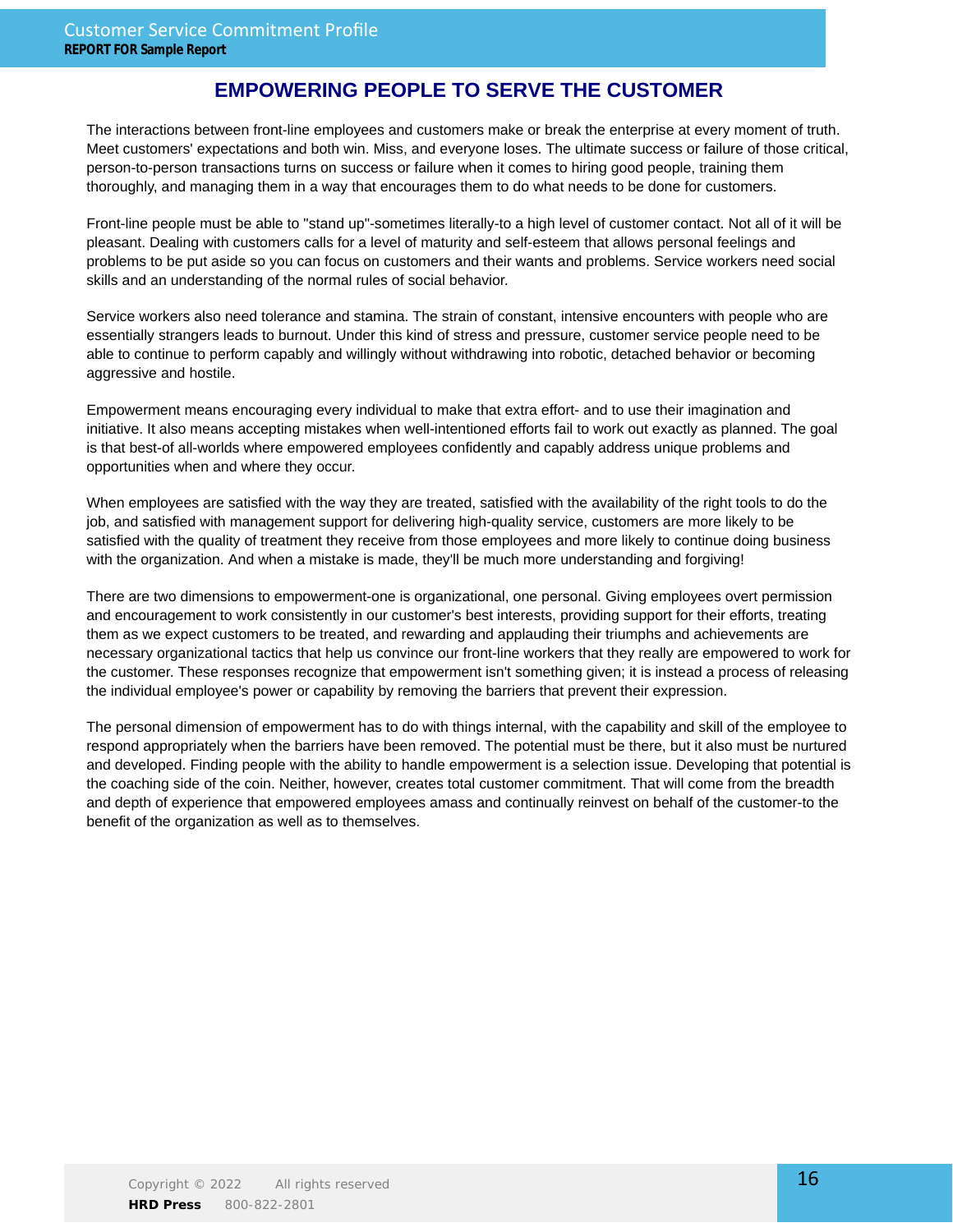#### Customer Service Commitment Profile **REPORT FOR Sample Report**

#### **Summary Scores - Individual: 15 out of a possible 24**

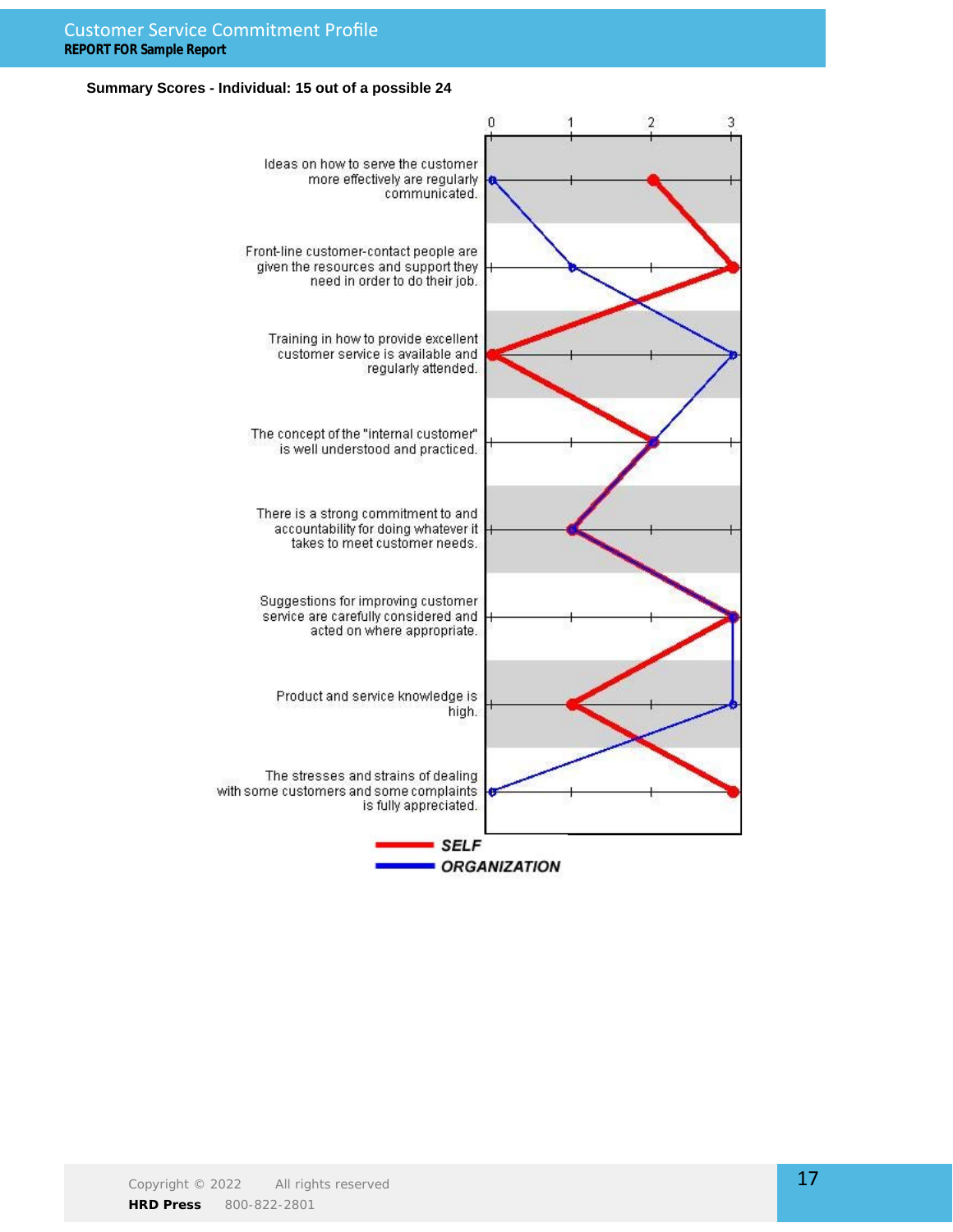# **Empowerment for Service ES-1**

#### **Ideas on how to serve the customer more effectively are regularly communicated**

It is never easy to be prescriptive about how an individual enterprise should offer better service to its customers. Obviously, each organization (and the products and services that it provides) are unique and the expectations in the market place are likely to be quite different (and regularly changing). The implications of this highly individualized and ever changing scene are that ideas and suggestions need to come from every quarter in order to provide an approach or 'an angle' that is fresh and valuable.

Many of the ideas on offering better service are likely to be generated by people that have the most direct contact with customers (although this is not exclusively the case of course). However, it is what an organization does with the ideas that is most important. Best practice enterprises ensure that they encourage service suggestions and assess the best of these for widespread and immediate deployment. They also make sure that good ideas on service excellence are widely communicated so that other teams can utilize or adopt the suggestions for their own use.

Ask the following questions

#### **FOR THE INDIVIDUAL**

- 1. Do I know how to communicate my own ideas on better service so that these will be properly considered and utilized where they are assessed to be valuable?
- 2. Am I aware of the service ideas or suggestions that are made in different parts of the organization and regularly consider how these ought to be used or adopted locally?
- Do I spend regular time discussing useful service improvement suggestions with my colleagues so that we can 3. gain useful input to improve service to our own customers?

- 1. How much effort has been made to ensure that better service ideas or suggestions are encouraged or promoted and that efficient systems are in place to process and consider them when they are raised?
- 2. How effective is our service idea analysis process and how efficient is it in deploying good suggestions quickly and in every area where it would be valuable?
- 3. How well do we generally communicate the excellent service ideas and suggestions made by any individual in order to spark ideas for adaptation or more widespread use in other parts of the enterprise?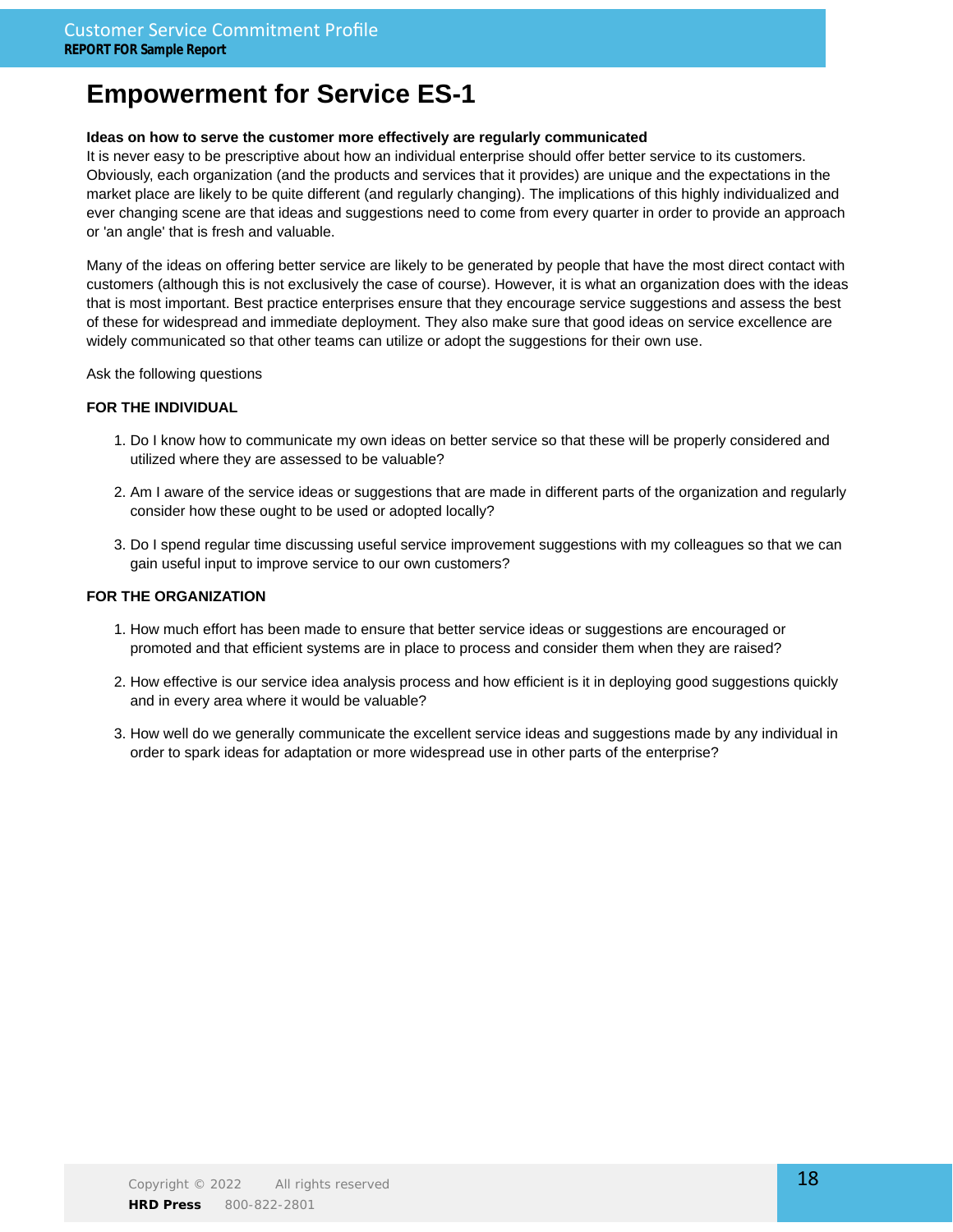# **Empowerment for Service ES-5**

#### **There is a strong commitment to and accountability for doing whatever it takes to meet customer needs**

The organization that is truly committed to and accountable for customer service needs to understand that many of its rules - about what people do and how they behave - will often inhibit their goal to put the customer and their expectations first. To overcome this problem, best practice organizations switch their thinking from 'Stick with the rules first', to 'Put customers' needs first, and rules second' - this means that the accountability is to the customer and not to the internal rules of the enterprise.

Of course all organizations needs some policies or procedures to ensure that tasks are performed well, efficiently, safely, etc. However, many policies or procedures actively seek to limit the authority of individuals (particularly at the lower base levels of the pyramid). While this can be a sensible and prudent approach in many circumstances, it is appropriate to review all the prevailing rules and regulations to test their consistency with a commitment to put the customers first.

By its very nature, to focus on the customer is to accept some 'customization' of the product or service being offered. Customization is the reverse of standardization or sticking to the standards, rules or policies that should always apply. Hence, customer accountable organizations need to relax the rules to allow front-liners, in particular, to satisfy their customers when an interaction occurs.

Ask the following questions

#### **FOR THE INDIVIDUAL**

- 1. Do I follow the organization rules first (or in most circumstances) and customer needs second, or do I truly put my customer needs ahead of other priorities?
- 2. Am I willing to sensibly bend or flex organizational procedures to give customers better service?
- 3. Am I flexible enough in my attitude to tailor or customize a solution to lift customer satisfaction levels?

- 1. Have we designed the organizational structure or hierarchy to ensure that individuals are committed and accountable to putting their customers first as far as this is reasonably possible?
- 2. Have we given individuals the room and authority to do whatever they determine that it takes to meet customer needs?
- 3. Have we ensured that accountability for meeting customer needs is built into the job descriptions of all individuals and is something that we measure or appraise when reviewing performance?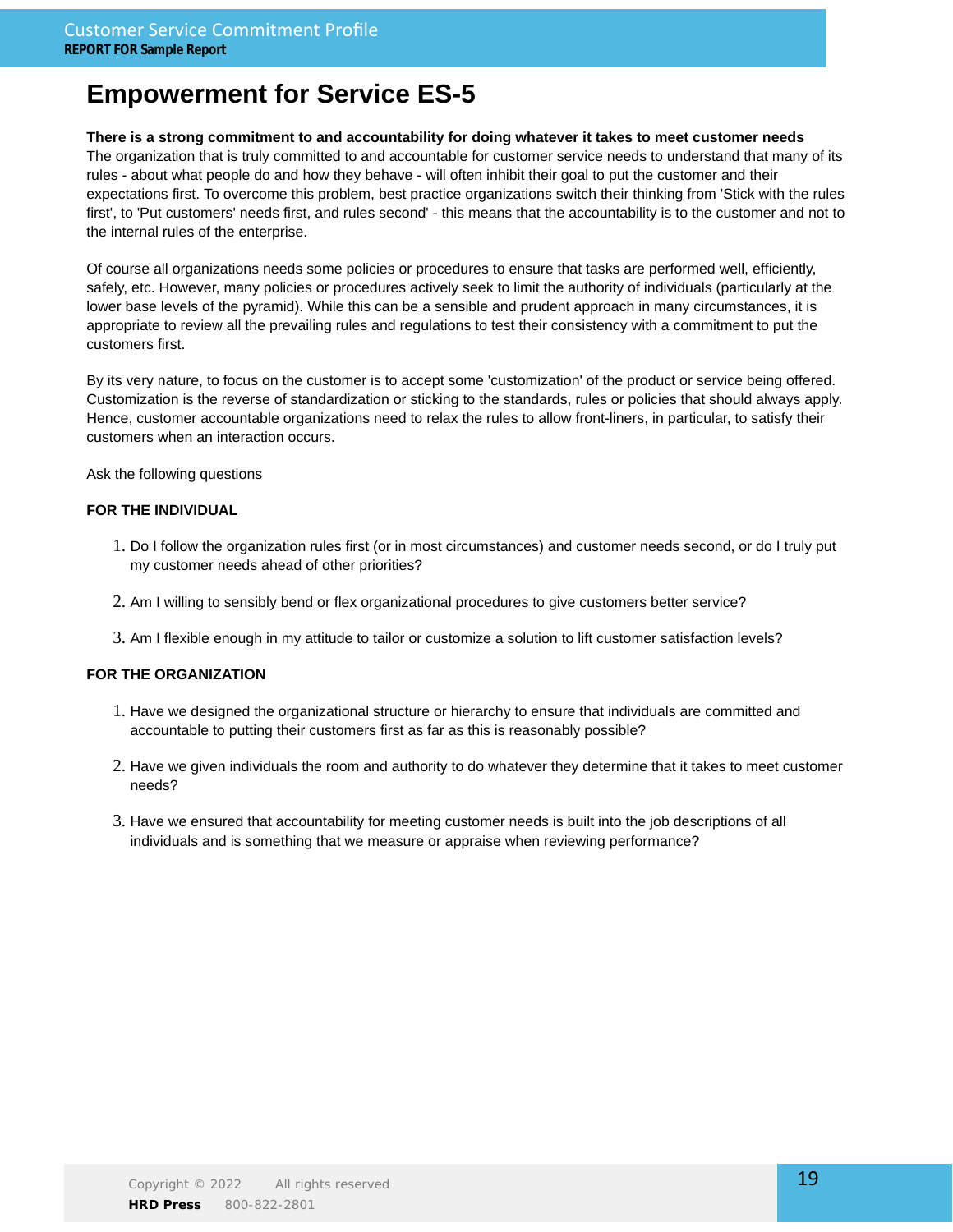### **CUSTOMER-SERVING PROCESSES AND SYSTEMS**

It is widely believed that most large businesses are made up of hundreds of individual processes, but only about 20-30 are considered to be important to the customer. The simpler and better managed they are for consistency and reliability, the more likely that they will satisfy the customer. Unfortunately, processes almost always flow across the organization, not up and down. When the process breaks down and causes customers to complain, no one is in place to take responsibility for fixing the problem. Yet when it is repeated or magnified, it can impact every level.

There are three major global customer-serving processes in most every organization. These are:

- Demand generation-creating demand from the customer for products and services. Functions such as research, sales, and marketing use demand-generation processes.
- Demand fulfillment-fulfilling customer orders created by the demand generators. Functions such as production, logistics, and distribution use demand-fulfillment processes.
- Cash generation-funding the business or collecting the money from customers who have purchased products or services. Financial functions use cash-generation processes.

If this model holds true, it will be relatively easy to describe the sub-processes that "sit" under each of these headings. Once this has been done, you can introduce a robust mechanism to manage these processes and begin acting on your commitment to satisfy customers through process improvement and quality methods.

Senior managers need to be part of all these processes and act in custodial roles. The primary mechanism for improvement in "excellent service" companies is the extensive use of well-trained and focused teams. Such teams are skilled in sound fact-based problem-solving techniques and coached by trained facilitators and team leaders. This allows the whole organization to potentially work on process improvement toward greater customer satisfaction.

Effective process and systems design for the customer means:

- Teams need to be made up of people who work with the process that is to be improved.
- Analysis techniques based on hard data and facts should be systematically used.
- Everyone should be trained in effective teamwork and problem-solving skills.
- Team recommendations should be clearly accepted or rejected; where implemented, they must be standardized across the process.

This all sounds just like good common sense, but you would be surprised at how quickly we ignore some or all of these factors. Excellent-service companies manage their process improvement teams well, and delight their customers in the process!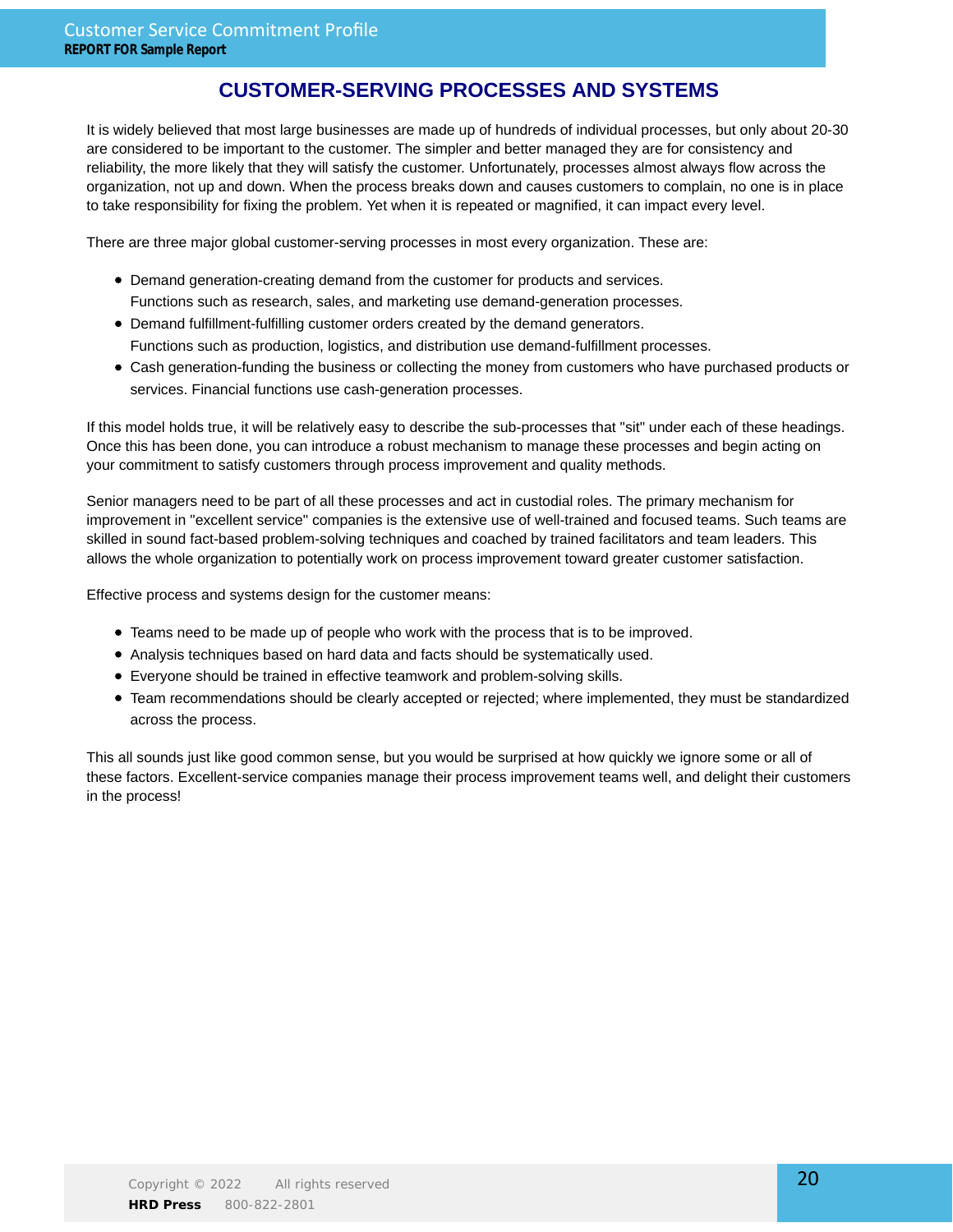#### Customer Service Commitment Profile **REPORT FOR Sample Report**

#### **Summary Scores - Individual: 13 out of a possible 24**

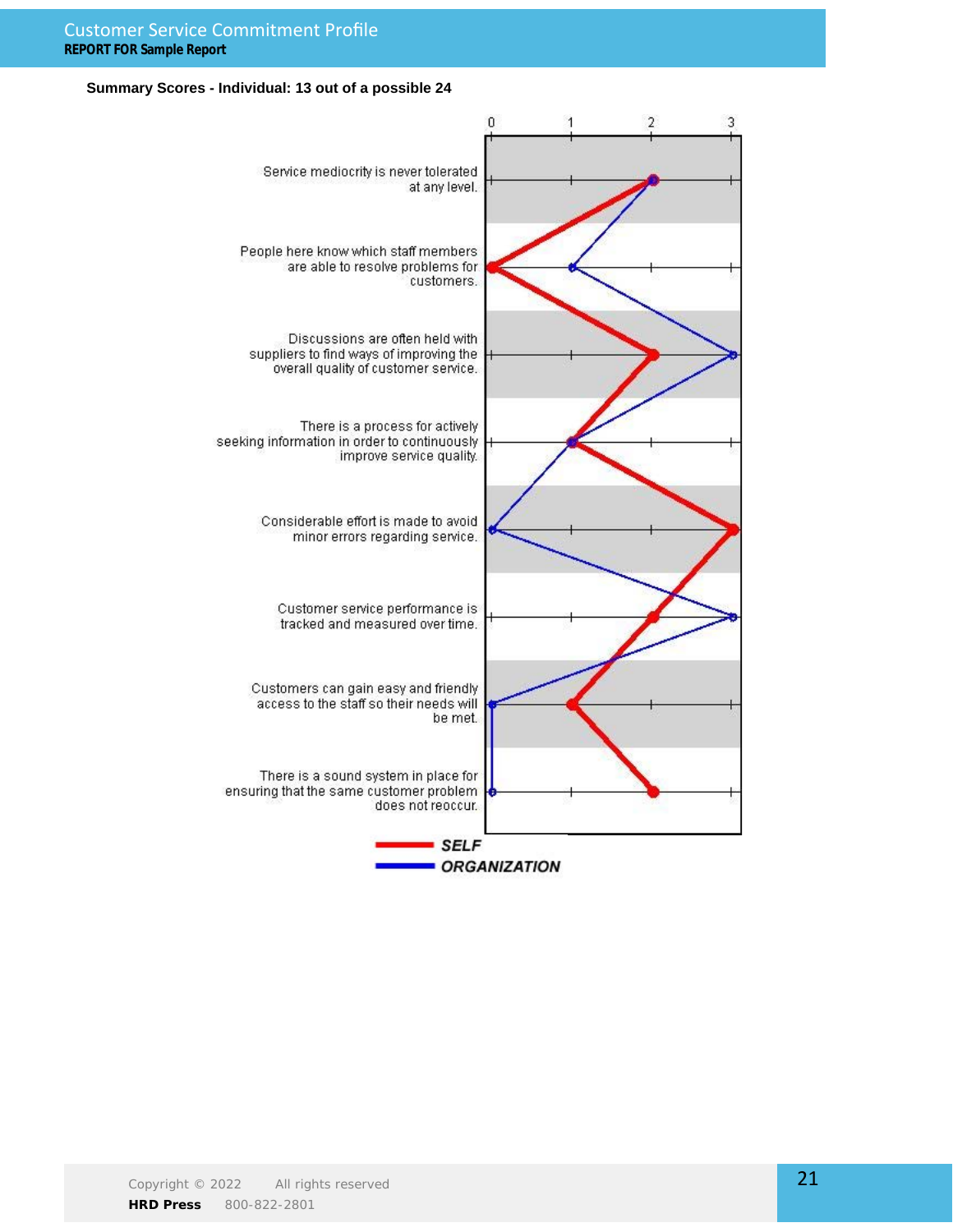#### **There is a sound knowledge of who can help and assist customers on issues that need resolving**

In all but the very smallest of organizations, individuals and teams are likely to have functionality, product or service responsibility. Put another way, individuals and teams typically have a deep and specialized knowledge about a few of the activities that occur within the enterprise (not broad and shallow knowledge about everything). Because external customers cannot possible be expected to understand the internal structure that a particular enterprise may adopt, it is up to people that deal with customers directly to make sure that queries, requests for information or complaints are channeled to the most appropriate person.

This customer 'channeling' process is dependent upon the person at the first point of contact having a sound knowledge of how the organization works and where useful information (and people) reside in the enterprise.

Best practice organizations ensure that people and teams with important knowledge and specialized skills are well known to all front line employees. In addition, customer-facing individuals are given formal and informal coaching in where they can refer inquiries and quickly get the answer that they need.

Ask the following questions

#### **FOR THE INDIVIDUAL**

- Am I confident of my own ability and knowledge to help customers to find the solutions that they need quickly 1. and efficiently?
- 2. Do I know to whom I can go to in the organization to ask for help and assistance in specific and specialized areas of information necessary to satisfy customer demands?
- 3. Do I know how to effectively navigate organization rules, procedures and informal ways and means to gain important information that a customer may need?

- 1. Have we rigorously reviewed and mapped the knowledge that exists in the organization (in both people and in various documented sources) and made sure that its value to help customers is widely known?
- 2. Have we made every reasonable effort that we can to provide information about where important information and knowledge exists in our organization and how to get it efficiently (e.g. through charts, leaflets, booklets, directories, etc)?
- 3. Do we help front line staff to understand who they can go to, to get information, knowledge or skills that can help them to solve a problem or query for a customer or resolve issues efficiently?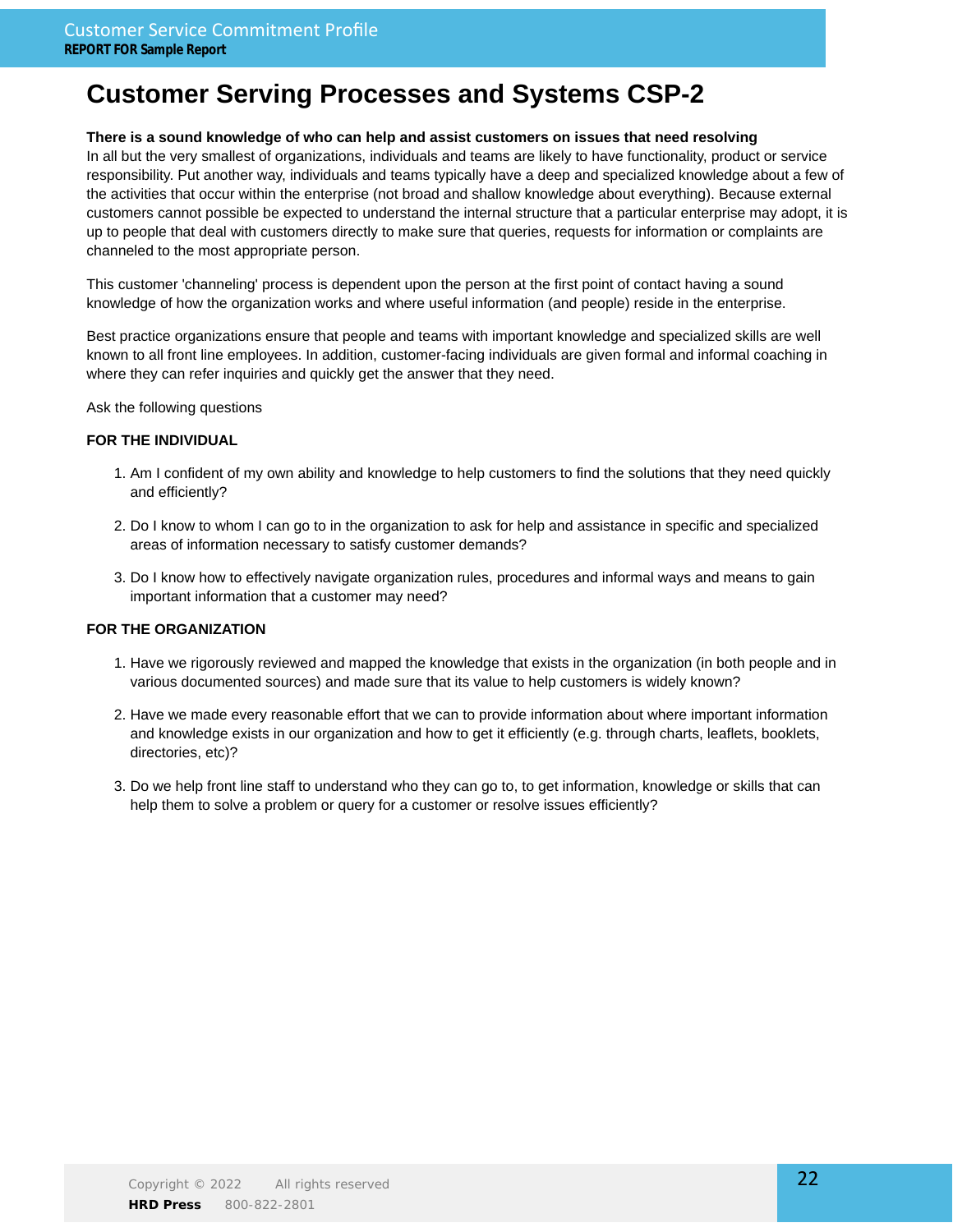#### **There is a process for actively seeking information to help continually improve service quality**

During the course of any concerted effort to improve or streamline organizational processes to increase customer satisfaction, circumstances will change. The changes will result from a number of very normal situations. Suppliers will change, customers will change their minds, employees will transfer to different teams and even technology will offer new options (to name but a few). Teams therefore needs to constantly review the processes under their control (or partly under their control) and look for new and different ways to continually improve.

To take a particular example, a team of people working in a retail store may survey their customers and find that they should improve the time it takes to pay at the till. In these circumstances, the team may focus on putting on more cashiers or checkout counters, or look at making available better technology such as bar coding to speed up the payment process (as well as deliver some other benefits at the same time). However, not only will customer expectations alter from time to time, but they will have other expectations that may often assume a greater importance to their 'Better store' product choice or more special offers for example, may become the new priority. Best practice organizations therefore look to stay constantly abreast of these potential changes (many of which will only be subtle shifts in emphasis) and keep seeking new information.

Ask the following questions

#### **FOR THE INDIVIDUAL**

- 1. Do I always know where to go or to whom I could speak to get the information that I need to help improve overall service quality in some fashion or form?
- 2. Is useful information on current service performance available, simple to interpret and easily accessible?
- 3. Is customer research and data (from surveys, complaints and other sources) widely circulated and made available in order to provide useful information to help improve future service quality?

- 1. To what extent has a clear process been designed to make information of all sorts available to employees to help them to improve service quality (based on facts and data about performance not guesses and assumptions)?
- 2. Is a structured communication process in place to help individuals and teams to put forward ideas about how service quality may be lifted or improved?
- 3. Have we designed efficient and effective feedback processes and systems to ensure that customer service performance data is widely understood and action to correct any shortfalls can take place as often as necessary?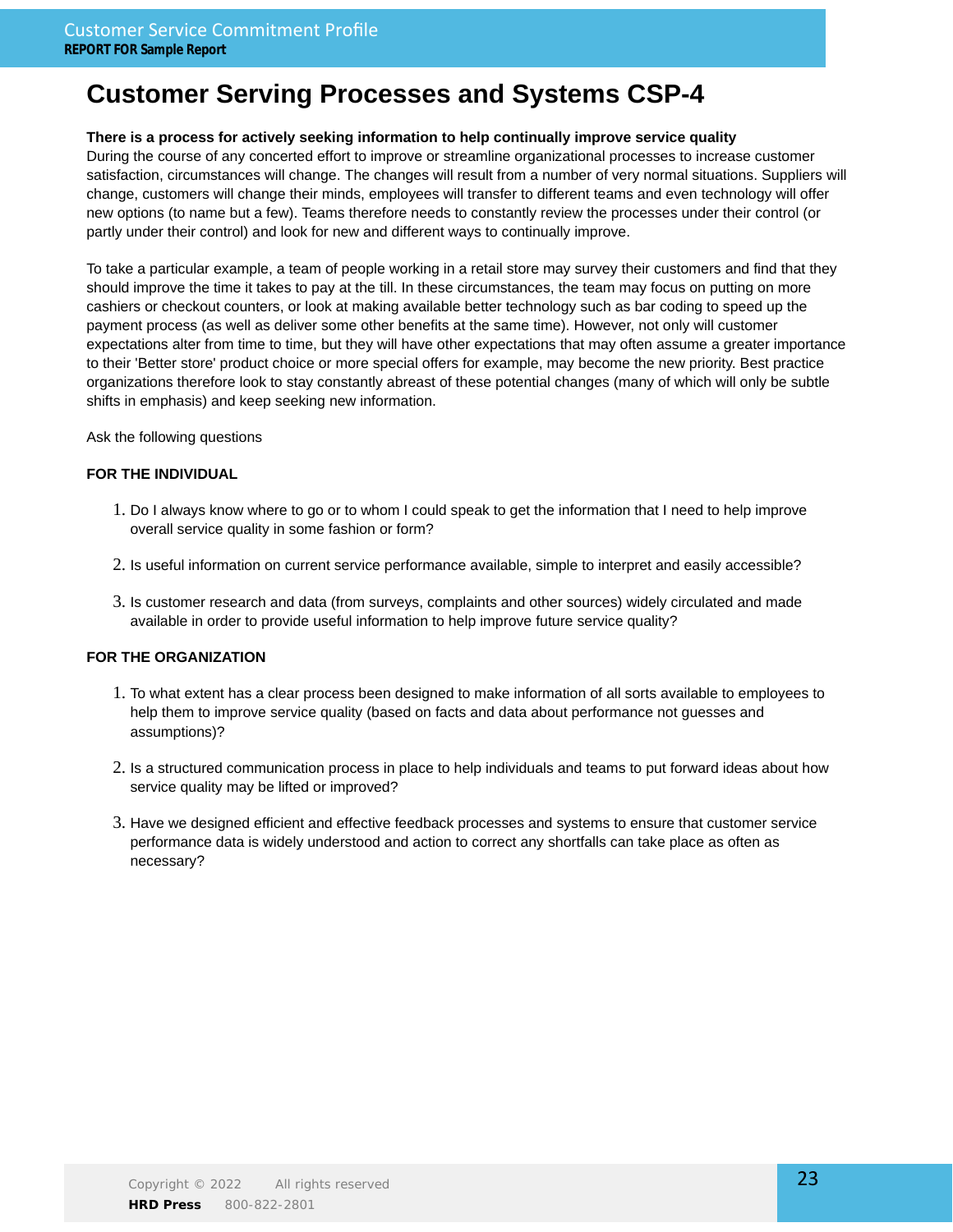#### **Customers can gain easy and friendly access to meet their needs in many and different ways**

Although organizations vary widely in the ways in which they provide their products and/or services to their respective markets, every enterprise has to find ways in which to ensure that customer access to what they need is simple, unencumbered and without unnecessary barriers.

Friendly and easy access to the organization sounds relatively straight forward as a step for any enterprise. However, a remarkably high proportion of organizations succeed in making it difficult for their customers to deal with them. This may be by only allowing one or two channels by which to talk to them or arrange products and/or services to be delivered, not having a web-site (or one that nobody maintains) or even to have unhelpful or unfriendly people to which customers have to talk (in some cases even unfriendly machines or computers before eventually talking to a real voice).

Best practice organizations think about their customer base and mix and design as many access channels as they think would be useful to meet a variety of potential customer needs. They aim to take account of particular niches or segments of the market (through direct feedback) that like to deal with the organization in specific ways and try to smooth the path for two way communication as much as they can.

Ask the following questions

#### **FOR THE INDIVIDUAL**

- 1. To what extent have I assessed the ease with which my internal or external customers can make contact with me or the team or gain ready access in order to quickly get what they want?
- 2. Have I directly thought about and designed a range of ways in which access to products, services or information can occur and ensure that internal or external customers get a friendly response whatever channel is chosen?
- 3. Have I adequately publicized the ways in which others can gain access to myself and/or the team?

- 1. To what extent has the enterprise wide strategy for customer access channels been adequately discussed and agreed upon?
- 2. Are our customer access channels well designed, clear, easy to use and do they give warm and friendly service experience every time?
- 3. Are there new customer access channels that we should be adding according to general customer needs or to help particular niches or segments of the market?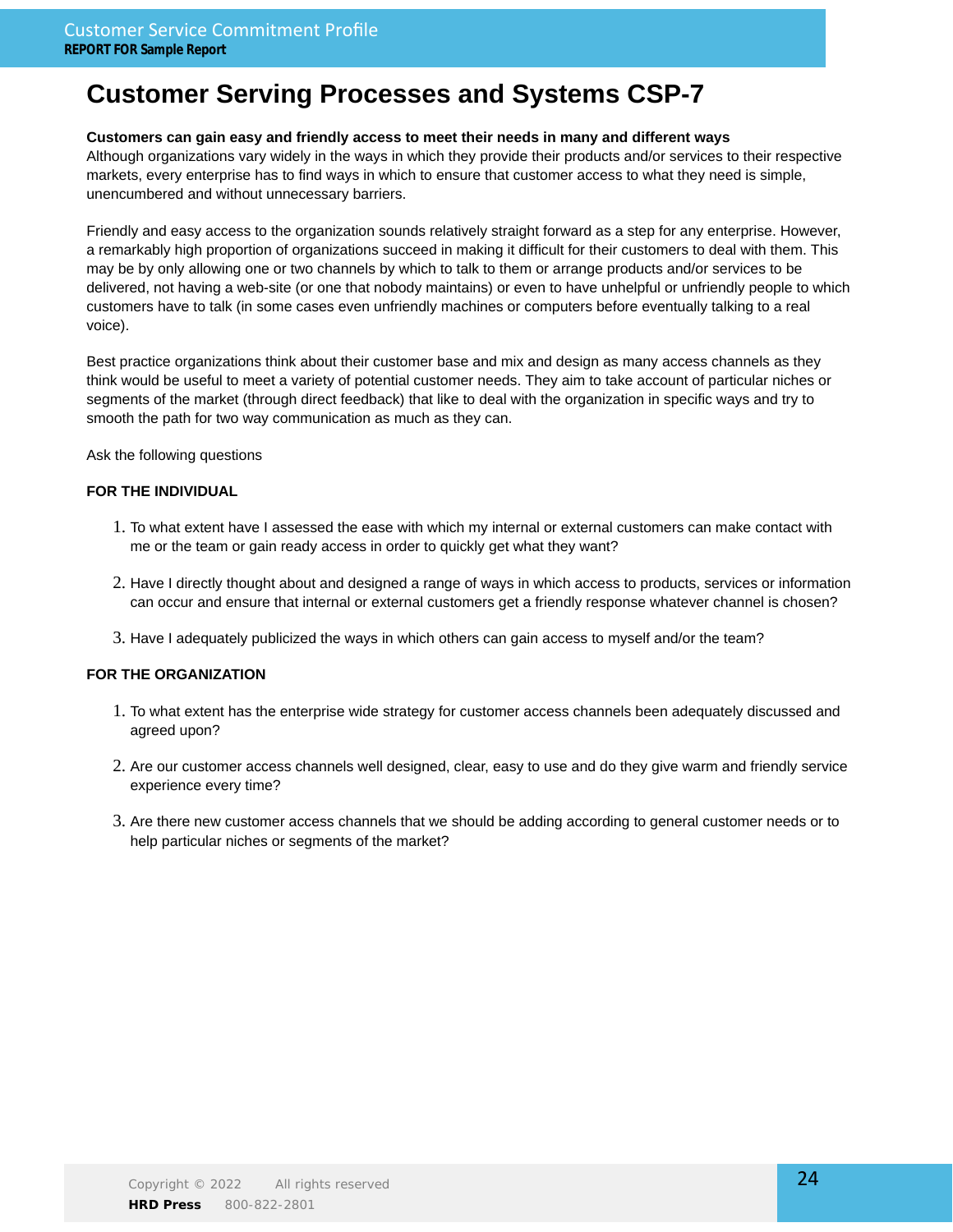**There is a sound system in place for ensuring that the same customer problem does not keep re-occurring** From time to time, customer problems, difficulties and complaints will inevitably occur. Whilst we would like to minimize such occurrences, it is often more important to ensure that the problems are well understood and can be prevented from happening again if at all possible.

The only way in which most organizations can stop customer problems from reoccurring is to have a sound system in place to analyze the problems when they arise in the first place. For the most part, this involves designing an effective tracking process that achieves two main ends. Firstly, the frequency of similar complaints and problems needs to be recorded so as to quickly recognize the same issue seems to be re-surfacing in different guises. Secondly, the system needs to allow for the time and the ability to analyze the problem carefully and recommend structural solutions that help get to the root causes of the issue.

Best practice organizations make sure that all customer problems and issues are properly collated and that people are responsible for analyzing why the problems are occurring. In addition, they aim to develop strategies and solutions that will not only fix the problem in the short term but help to avoid any re-occurrence for the same or other customers.

Ask the following questions

#### **FOR THE INDIVIDUAL**

- 1. Do I know what problems, difficulties, issues or complaints tend to occur most frequently for customers when they deal with our enterprise?
- 2. Is a good system in place to collate and analyze on-going problems that customers' experience and to look at addressing the root causes of the issues, so as to fix it once and for all.
- 3. Do I share my experiences of customer complaints with work colleagues from other teams and actively discuss ways in which we might adopt better processes to eliminate the problem.

- 1. Have we designed a sound process to collate the wide variety of problems and difficulties that customers' experience when dealing with our enterprise so as to analyze any patterns or trends?
- 2. Do we sufficiently emphasize the need to find the root causes of customer problems rather than accept quick fixes that allow the problem to occur again?
- 3. Have we established an effective communication process to share experiences of customer complaints or difficulties and to quickly spot where a potentially recurring issue may be emerging?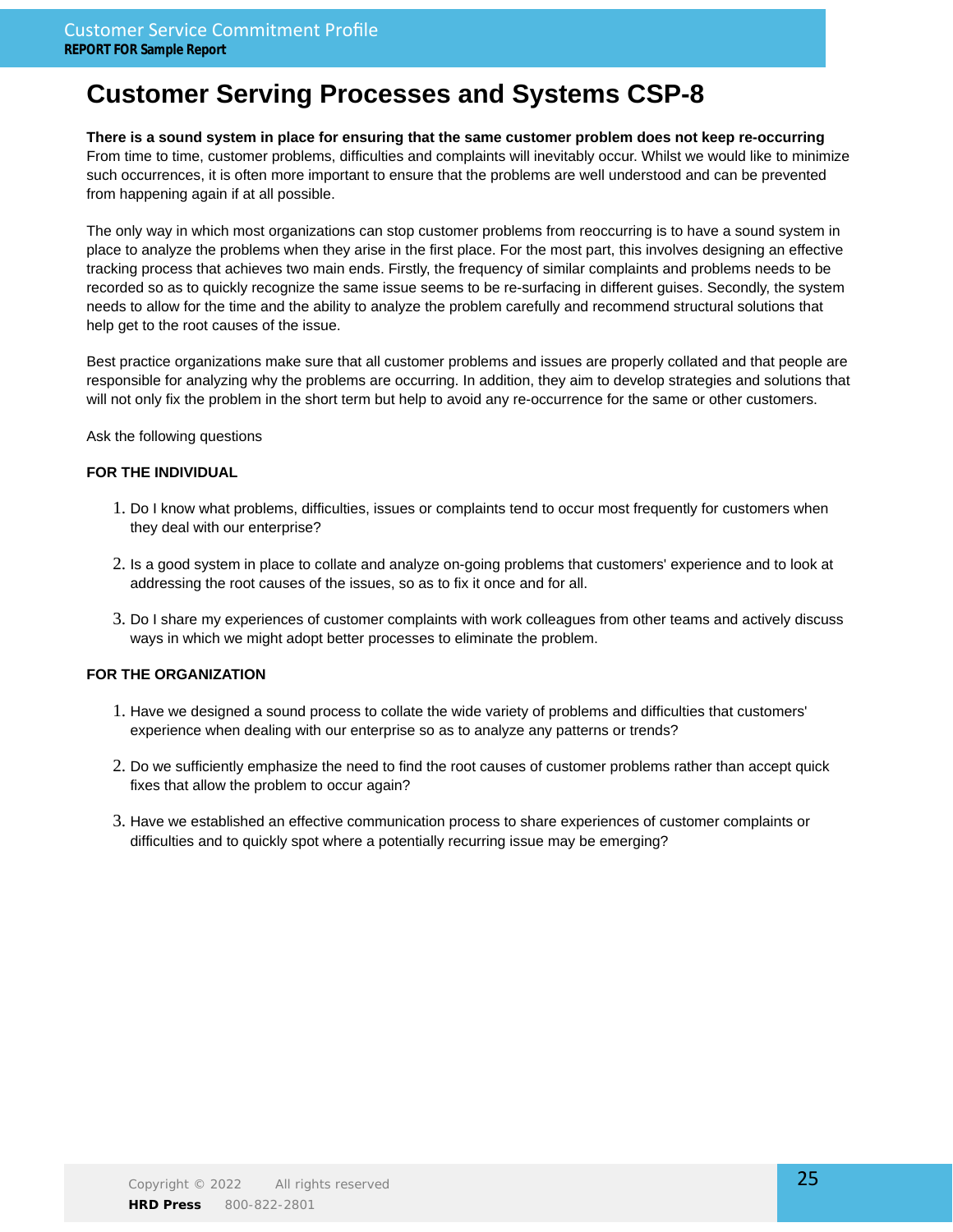### **REWARDS AND RECOGNITION FOR SERVICE EXCELLENCE**

Managers in exemplary-service organizations understand the "twin-engine" motivation of good and widespread reward and recognition. Recognizing employees for a job well done isn't seen as a superficial or wasted effort. It is understood for what it truly is-a confirmation of accomplishment and a reinforcement of commitment.

In most of these organizations, there is a positive payoff for trained employees who meet the service standards. Those who go the extra step for the customer become "service heroes." They are held up as role models and rewarded accordingly, because their managers and their managers' managers know that the celebration of organizational, group, and individual service accomplishments is essential if the delivery of high quality service is to be the norm, not the exception.

If people are a resource, they can and should be developed in order to increase their ultimate value. The never-ending process includes formal on-the-job training, guided experience, effective coaching and monitoring, performance reviews, organizational support, and general service awareness training.

Some general training can be very effective, but there is usually not enough emphasis on improving behavior (as opposed to improving skills or knowledge). Most enterprises need an integrated approach with a common language for all employees across the company. However, although common language and core training should be the same, we understandably have varying levels of base knowledge and awareness. Training should recognize these different levels of ability, and programs should be designed accordingly. Training, however, is no panacea in itself. Self-learning and practice in the use of new behaviors is the cultural payoff. This new behavior is then reinforced by openly providing plenty of support and encouragement as often as possible.

Effective incentive and reward programs can be created using a combination of paid trips (such as cruises), merchandise, and purely "feel good" mental pay-offs. Many organizations make only minimal or sporadic use of such recognition. They'll have to use a structured approach in order to make it a widespread part of the way business is done. The key to this culture change is to start in small ways: Immediately identify and publicize any examples of customer-service excellence. Little by little, the whole organization learns that certain behavior yields the most recognition.

Often linked with recognition and reward is creating a sense of celebration. The significance of being a part of something important cannot be overstated. In fact, it might be the most important operating principle of all. A strong culture of celebration needs to be developed in order to lift and sustain the highest possible employee morale.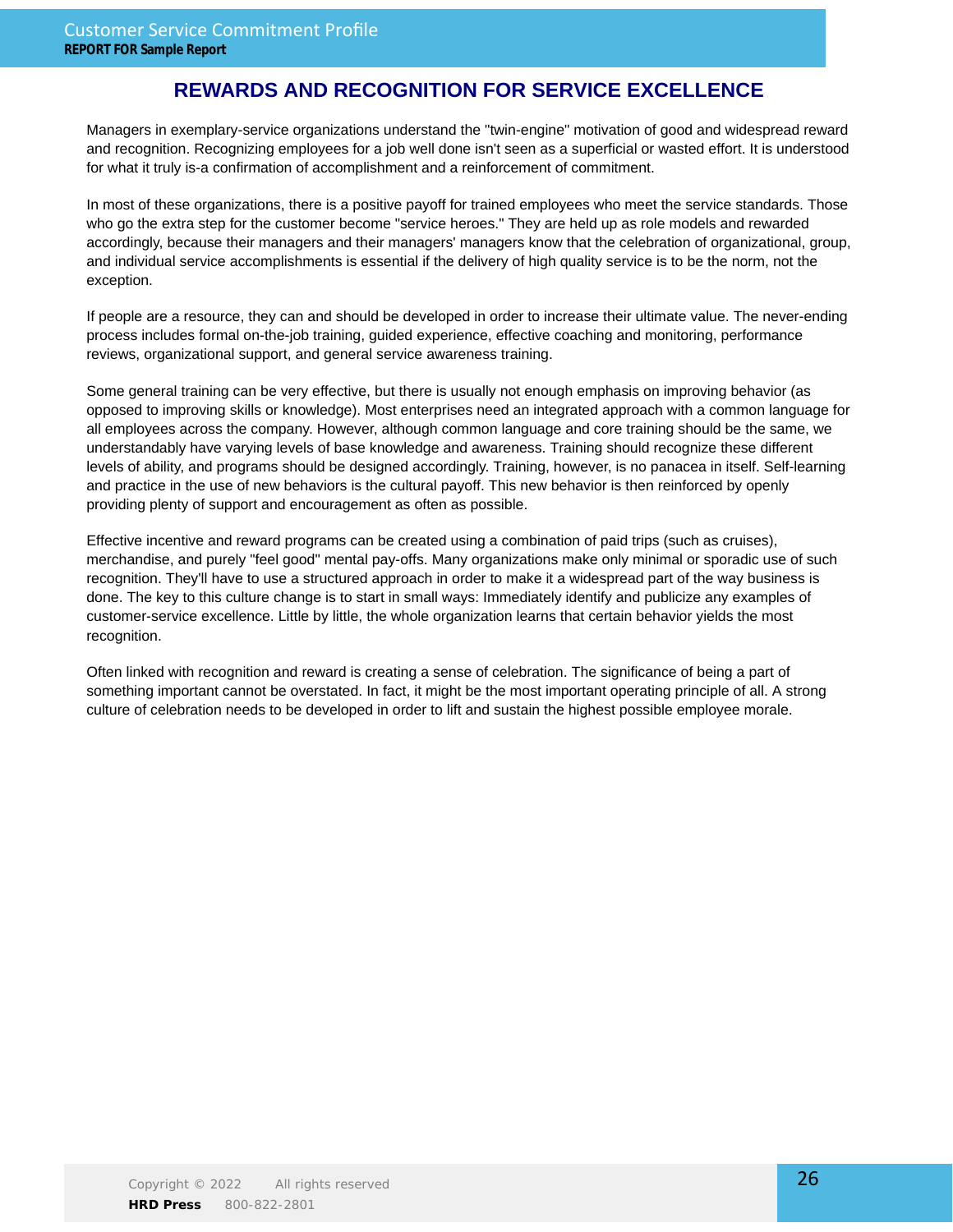#### **Summary Scores - Individual: 15 out of a possible 24**

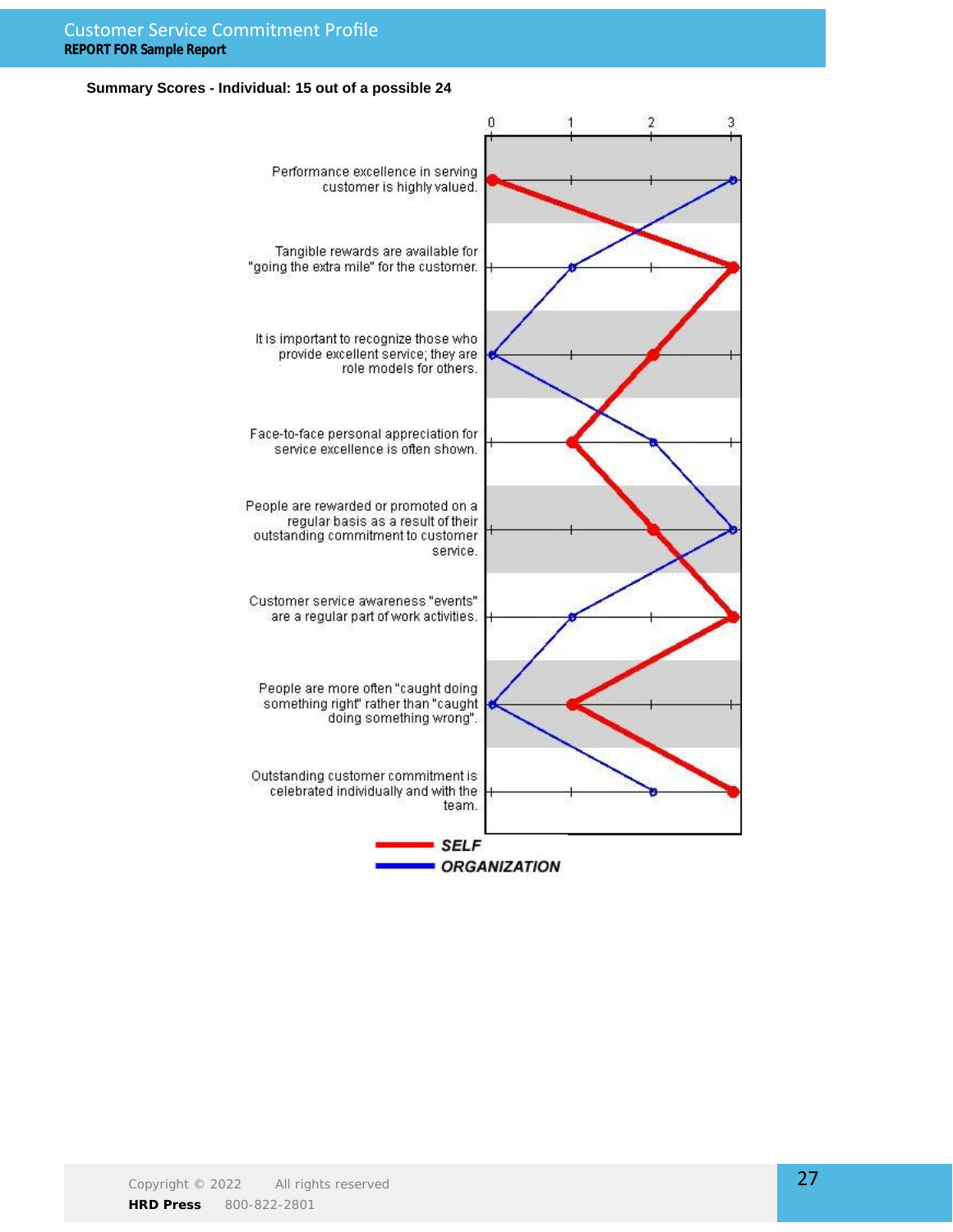# **Rewards and Recognition for Service Excellence RRS-3**

#### **It is important to point out excellent service givers as role models for others**

Whether individuals have the innate or natural ability to provide excellent service on most occasions, or they have learned these skills over time, such people are all too few in most enterprises (or at least every enterprise seems to complain that they would like many more than they have got).

Despite their potential minority status in the organization, excellent service givers are worth their weight in gold as role models to others. This is simply because, people can learn more by watching and working with outstanding service givers that they can be reading books or attending training workshops on customer service.

Best practice organizations quickly identify their best service givers and make sure that their skills and abilities are widely praised and pointed out to others to emulate. In addition, excellent service givers are asked to operate in a coaching mode where they can (and are even given formal roles as coaches or mentors to less experienced or skilled people that are in service giving positions).

Ask the following questions

#### **FOR THE INDIVIDUAL**

- 1. Do I know who the excellent service givers are in my team or in the wider organization around me?
- 2. Do I spent quality time trying to learn from the behavior or actions of the excellent service givers in the enterprise and aim to try new and different approaches in my own work?
- Do I look for excellent service givers to act as a coach or a mentor (to myself or others) or at least be a role 3. model to help lift overall service skills?

- 1. Do we know for sure who the excellent service givers are in our enterprise and what it is that makes them special?
- 2. Have we talked with our excellent service givers to encourage them to act as role models, coaches and mentors to other people as much as they can (or even utilize their skills in more formal training interventions)?
- Are excellent service givers clearly identified so that they are widely recognized and known for their abilities 3. (and can be sought out for their help and assistance when needed)?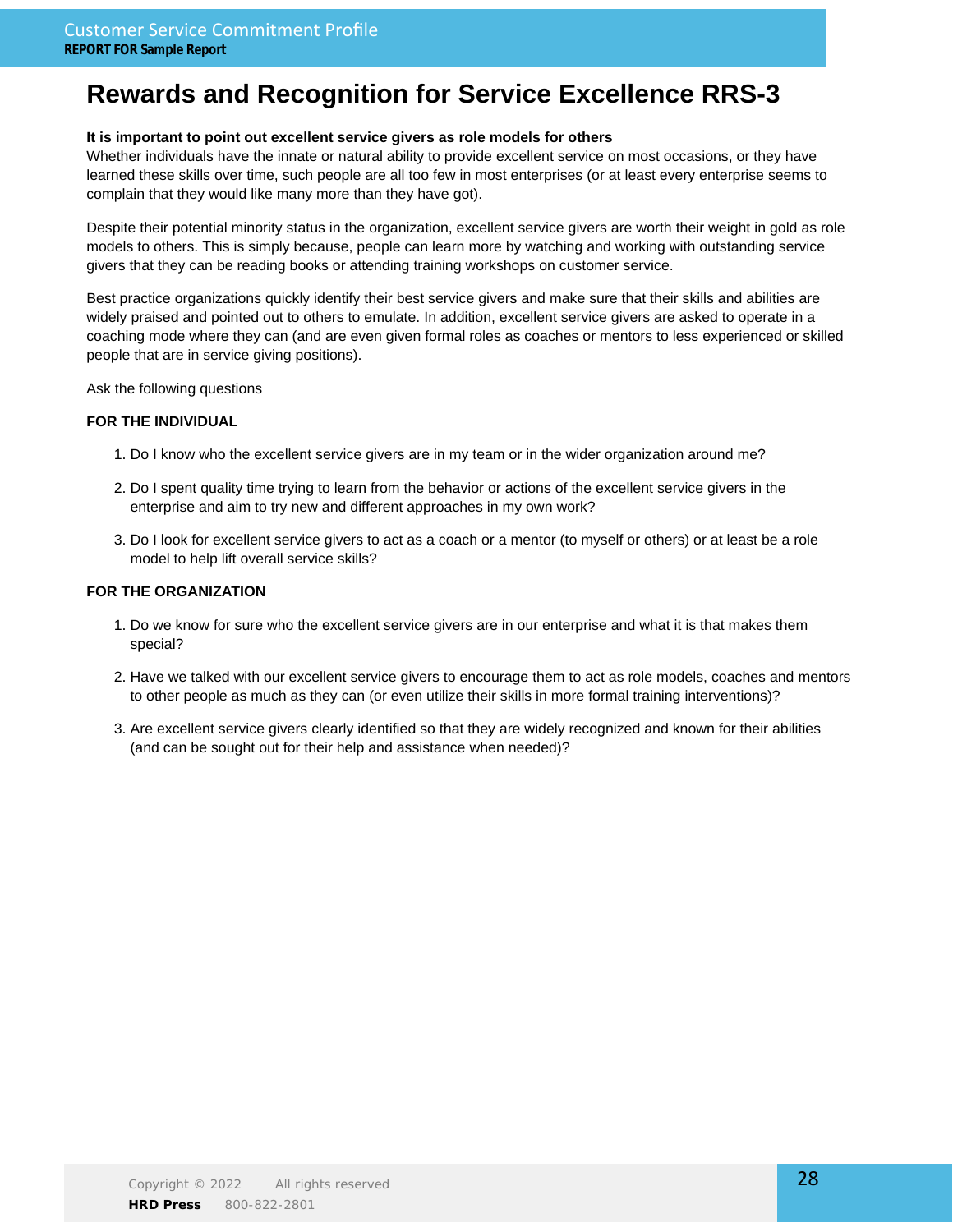# **Rewards and Recognition for Service Excellence RRS-7**

#### **People are often "caught doing something right" rather than doing something wrong**

Whilst all of the advice that is often heard about open communication and feedback is a sensible and balanced way of handling recognition, so often, the culture of organizations is often more geared to catching our employees out, looking for mistakes, and learning only from failure. Although some might argue that this is a necessary condition in an increasingly competitive world, others would argue that the behavior of a small minority has created a 'policing' mentality under which the vast majority must also suffer. For those that hold to this view, catching your employees doing something wrong is not the primary emphasis, with in fact the reverse being the case. Their simple argument is that if we actively seek to recognize and reward what an individual or team is doing right, the impact and consequences will be infectiously translated to other individuals or teams or indeed to the whole organization.

If the above model were to be fully applied, it would suggest that, we should go out of their way to find employees doing something laudable to improve service in some way, especially if considerable time has passed without personal contact being made. This is because an individual's standards may be so high that their work rarely needs checking, and the chance of he or she beginning to feel taken for granted is very real. It is also very common for a member of the team to be struggling to perform some aspect of their job, in which case praise, however small, will form a basis for motivation and encouragement. Repeated regularly, this encouragement is often likely to engender and reinforce self-belief and lead to better service outcomes.

Ask the following questions

#### **FOR THE INDIVIDUAL**

- 1. Do I spend too much time looking for colleague mistakes and shortfalls rather than to encourage them when they achieve success?
- 2. Do I go out of my way to catch my colleagues doing something right for the customer rather than to tell them when they are doing something incorrectly?
- 3. Do I proactively look for opportunities to celebrate individual and team achievements and successes as a direct incentive/motivation for people to achieve more of the same?

- 1. Do we have a 'praise' orientated or 'blame' orientated culture in the organization and can we shift the balance more to the former rather than the latter?
- 2. Do we encourage supervisors and managers in the enterprise to actively catch people doing something right rather than something wrong?
- 3. Could we do more to recognize excellent service performance and decrease the emphasis on punishing or criticizing people for their genuine efforts to do things more effectively (when they do not go to plan)?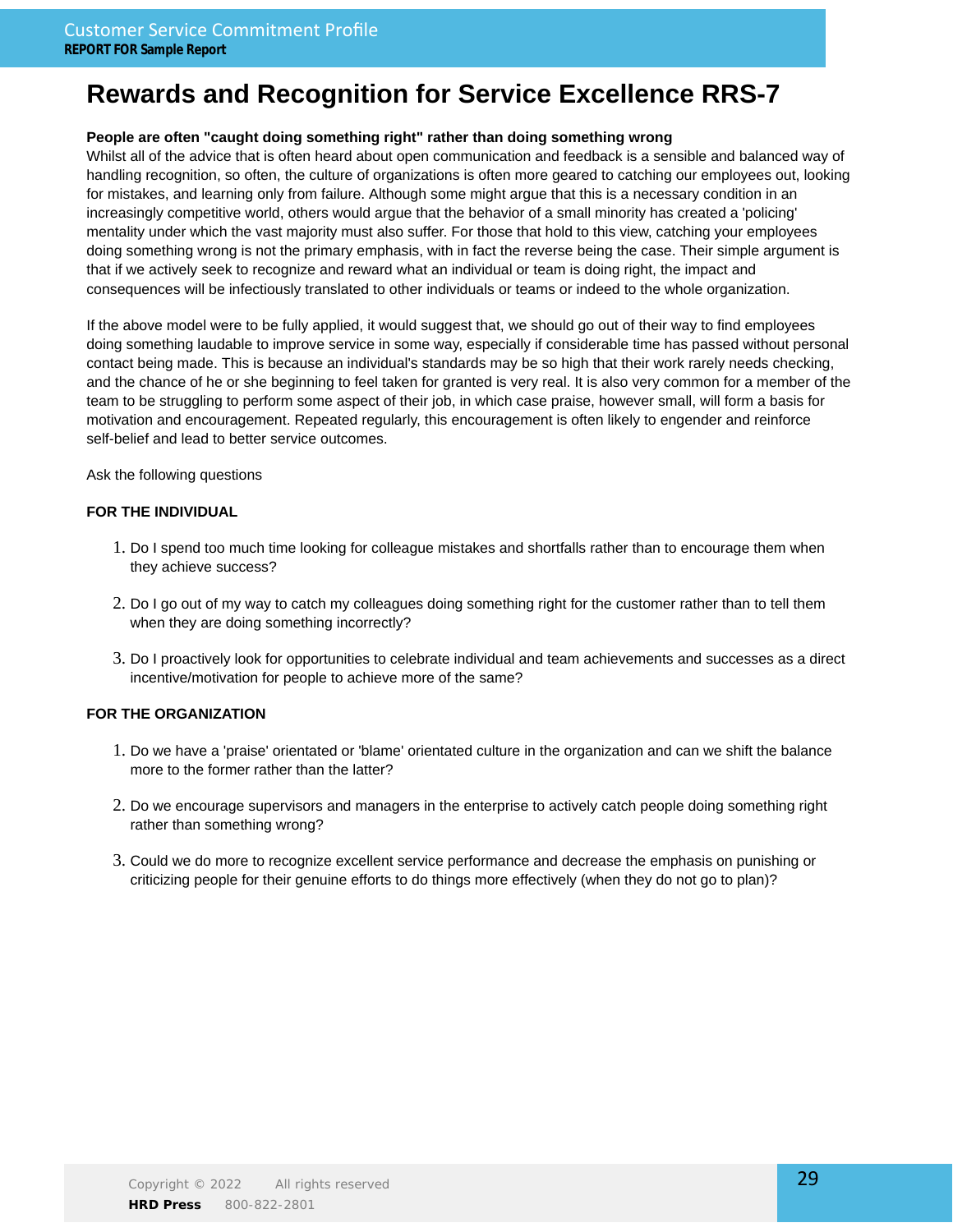### RRS-6

#### **Customer service awareness 'events' are a regular part of work activities**

Although front line employees may be highly familiar with customer needs and expectations and (for the most part) have a high level of general awareness about the sort of service that customers expect, the majority of people in the enterprise are not so close to the 'action'. This means that most people actually have little or no knowledge about service needs on a detailed basis and cannot be therefore expected to understand what they have to do when the enterprise calls for more service effort or commitment.

Best practice organizations lift overall levels of service or understanding by holding awareness 'events' as an on-going part of the day to day activities of the enterprise. These 'events' can be small and informal or large scale and formal affairs (such as full workshops or conferences). In both cases, the aim is to expose as many employees as possible to real customer needs.

Ask the following questions

#### **FOR THE INDIVIDUAL**

1. How do I maintain a high level of awareness about the needs and expectations of my internal or external customers?

2. Do I take an interest in attending formal or informal awareness events that help to build my knowledge of how to give better customer service?

3. To what extend do I think about planning my own awareness events to help share my customer service knowledge with others when appropriate?

#### **FOR THE ORGANIZATION**

1. To what extent have we developed an effective strategy to maintain reasonable knowledge of customer needs across the organization through a series of formal and informal service awareness events?

2. Do we encourage people with high contact with customers to share their knowledge through special group meetings, events and coaching sessions?

3. Are service awareness events regularly organized, interesting and widely accessible to all employees?

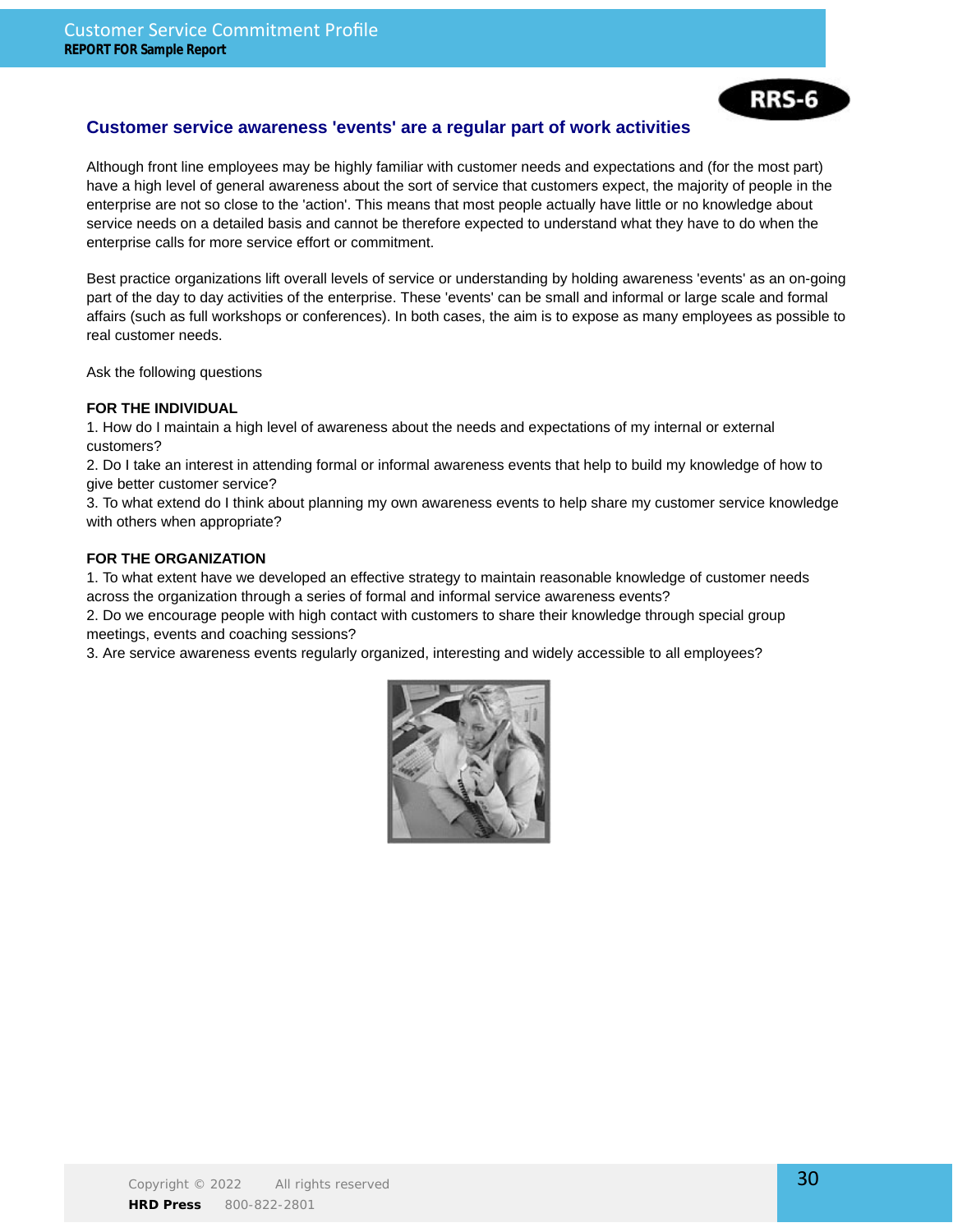### **Summary**

Customer service can be both a complicated and an easy subject for organizations at the same time. It is particularly complicated when an enterprise commits to better customer service, but fails to plan and settle its overall priorities in aiming to make the improvement real. This assessment of customer commitment has suggested a particular framework, within which any enterprise can become more customer focused or committed, at both an individual and organizational level. It has been suggested that this needs to occur at six levels. These are:

- 1. Service leadership and vision
- 2. Ability to capture the "voice" of customer feedback
- 3. Ability to develop and adhere to service standards
- 4. Capacity to empower employees to offer service excellence
- 5. Control of internal customer serving processes and systems
- 6. Process for rewarding and recognizing high service achievement

To focus on increasing customer satisfaction often entails allowing the customer to shape a particular supplier organization in the way that it provides its goods or services. If the enterprise resists this "shaping" influence, it is unlikely to achieve it service goals, and will find the experience difficult and frustrating. On the other hand, an enterprise that truly puts the customer first and lets everyone in the organization know that the primary focus is on meeting customer needs is likely to find the journey both considerably easier and potentially rewarding. This often entails a significant shift in traditional organizational systems and structures, ideally a metaphorical inverting of the organizational pyramid so that everyone serves the customer. In such an organization, front line staff are given the freedom and empowerment to do what they need to do to meet customer needs within the bounds of their common sense. This may sound like an idyllic state of affairs to most individuals and teams, but while it is certainly an exception rather than the rule, many organizations have already achieved great success and are reaping the rewards along with their customers.